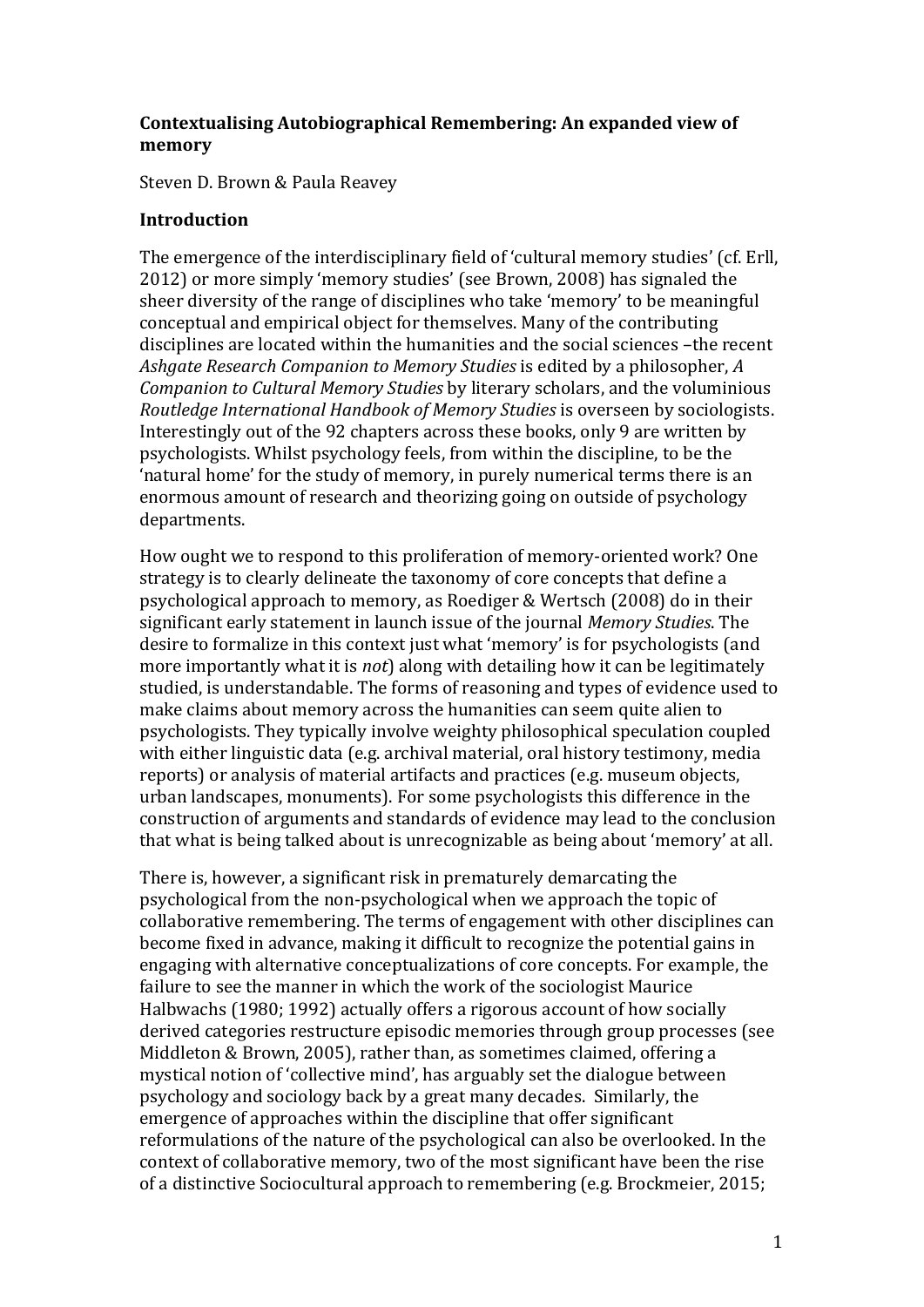Wertsch, 2002) and the contribution of Discursive Psychology (e.g. Edwards & Potter, 1992; Middleton & Edwards, 1990). Both these approaches prioritise the status of discursive and interactional processes and reformulate notions of 'mind' in ways that situate the psychological in a broader cultural and historical landscape.

An alternative strategy is to set aside epistemic or methodological differences to look instead at convergence on key issues. Such convergence might not initially be apparent, since it can be buried beneath fraught debate over technical language or types of data, which distracts from the recognition of shared problematics. If we provisionally suspend questioning of what exactly falls within the domain of the psychological, it may be possible to see something of a common agenda. In this chapter we will describe what this agenda might be and how it can apprehended through a discussion of work in Autobiographical Memory and in Discursive Psychology. We will organize our discussion around four themes – *function*, *accessibility*, *accuracy* and *life story*. In each case we will begin by pointing to a core concept within the psychology of memory, then describing how this concept is reformulated through an attention to discourse. The relationship between the two approaches will then be treated as creating a productive tension that opens out onto a common ground. This quasi-dialectical method of considering differences in perspective is not intended as a call for grand synthesis, but rather as a way of attempting to move towards a mutual recognition that as memory researchers we are all in *search of the psychological* rather than driven by absolute categorical clarity of where exactly it is to be found and what precisely it constitutes (see Brown & Stenner, 2009). Finally we conclude with some remarks on what such recognition might imply for what Martin Conway (2012) calls a 'modern view', or what we would term an 'expanded view' of memory.

## **Function**

A concern with the functions of memory, or the uses that remembering serves to individuals, can be traced as a kind of subterranean current that flows through the psychology of memory. High water marks would include part II of Bartlett's (1932) *Remembering* and Neisser's (1978) well-known admonishments to the experimental psychology community. Bartlett offered an account of the sociocultural basis and functions of memory that continues to inspire inspire and inform contemporary work (see Wagoner, 2016), whilst Neisser famously claimed that a lack of concern for what memory actually does in 'everyday' contexts seriously undermined experimental studies (see Brown & Reavey, 2016). It is unsurprising that a concern with function should have recently surfaced again within the study of Autobiographical Memory, given the way in which this area has explicitly engaged with social and cultural issues (e.g. Berntsen & Rubin, 2012). Identifying the uses that individuals make of their autobiographical memories goes a long way towards contextualizing processes of remembering (or, as it was originally formulated, 'everyday memory' – see Gruenberg et al, 1978).

Susan Bluck's work points towards three general classes of functions – *directive* (i.e. making use of the past to inform current and future actions); *self* (i.e.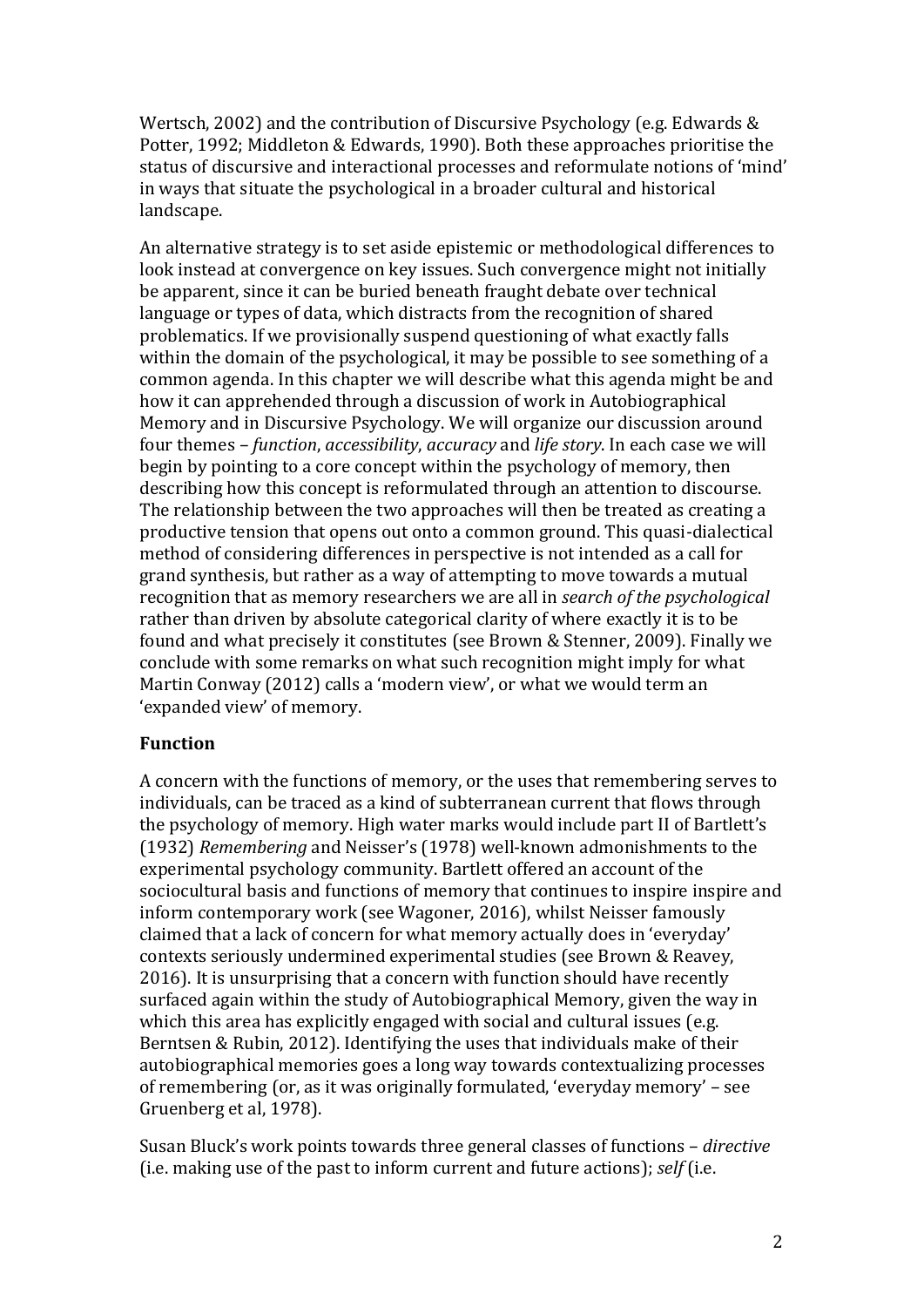supporting a sense of continuity of self over time) and *social* (i.e. facilitating social interaction and building social bonds) (see Alea & Bluck, 2003; Bluck et al, 2005). These three sets of functions make intuitive sense. Were they to be translated into a philosophical discourse, they would correspond roughly to the axiomatic dimensions of time, identity and space, which have been essential to the majority of modern Kantian philosophies of mind. But as constructs that are capable of recruiting empirical support, they prove slightly more problematic. Harris et al (2014) note that each construct is destabilized to some extent when the valence of what is remembered is taken into account. For example, memories of loss and negative events do not fit easily into the tripartite scheme, since they tend to make our relationships with ourselves and one another more complicated, rather than simply more or less continuous or cohesive. Drawing on the reminiscence literature (e.g. Webster, 1993), Harris et al suggest instead a four factor model of functions, including *reflective* (i.e. self-focused attention), *social* (i.e. generally positive memories used as social/conversational lubricants), *ruminative* (i.e. self-focused attention concerned with losses and threats) and *generative* (i.e. thinking and talking of the past to project oneself into the future, potentially under the shadow of mortality). Whilst this seems to give a more rounded account of range of ways we may relate to the past, Harris et al acknowledge that it still fails to adequately address the complex relationship between remembering and emotional regulation.

From a discursive perspective, these kinds of shortcomings speak to the misguided attempt to impose abstract *a priori* categories on the situated nature of remembering. Inevitably these categories will fail to capture the texture and subtleties of what people do with their memories, because they are logically rather empirically derived. In their well-known broadside to the everyday memory tradition, Edwards & Potter (1992b) argue that the functions of remembering are indexed completely to the interactional contexts in which 'the past' becomes a shared matter of concern. For example, whilst Ulric Neisser (1981) famously interpreted John Dean's Watergate testimony as preserving his own self-image, Edwards & Potter read his statements as situated acts that manage his own accountability by providing sometimes contradictory accounts of events, depending on the line of questioning adopted by the senate committee. The category of 'social' functions is then massively expanded to cover the finegrained and often highly nuanced interactions that make up the everyday (see Potter, 2012). Or put slightly differently, there is nothing other than social functions, enacted through discursive means: 'what is required is not merely an extension of traditional cognitive concerns into real-world settings, but a refocusing of attention upon the dynamics of social action, and in particular, of discourse' (Edwards & Potter, 1992b: 188).

This re-focusing shifts attention to specific and, ideally, naturally occurring interactions as the unit of analysis. Whilst this offers the enormous gain of studying, as the Conversation Analyst Harvey Sacks once put it, 'the kinds of things that actually occur' (1992: 419) rather than speculative processes, it comes of the cost of foreclosing on how it is that persons come to find themselves in these 'actually occurring' interactions, and what the implications are of having remembered this or that for their future conduct. For example, a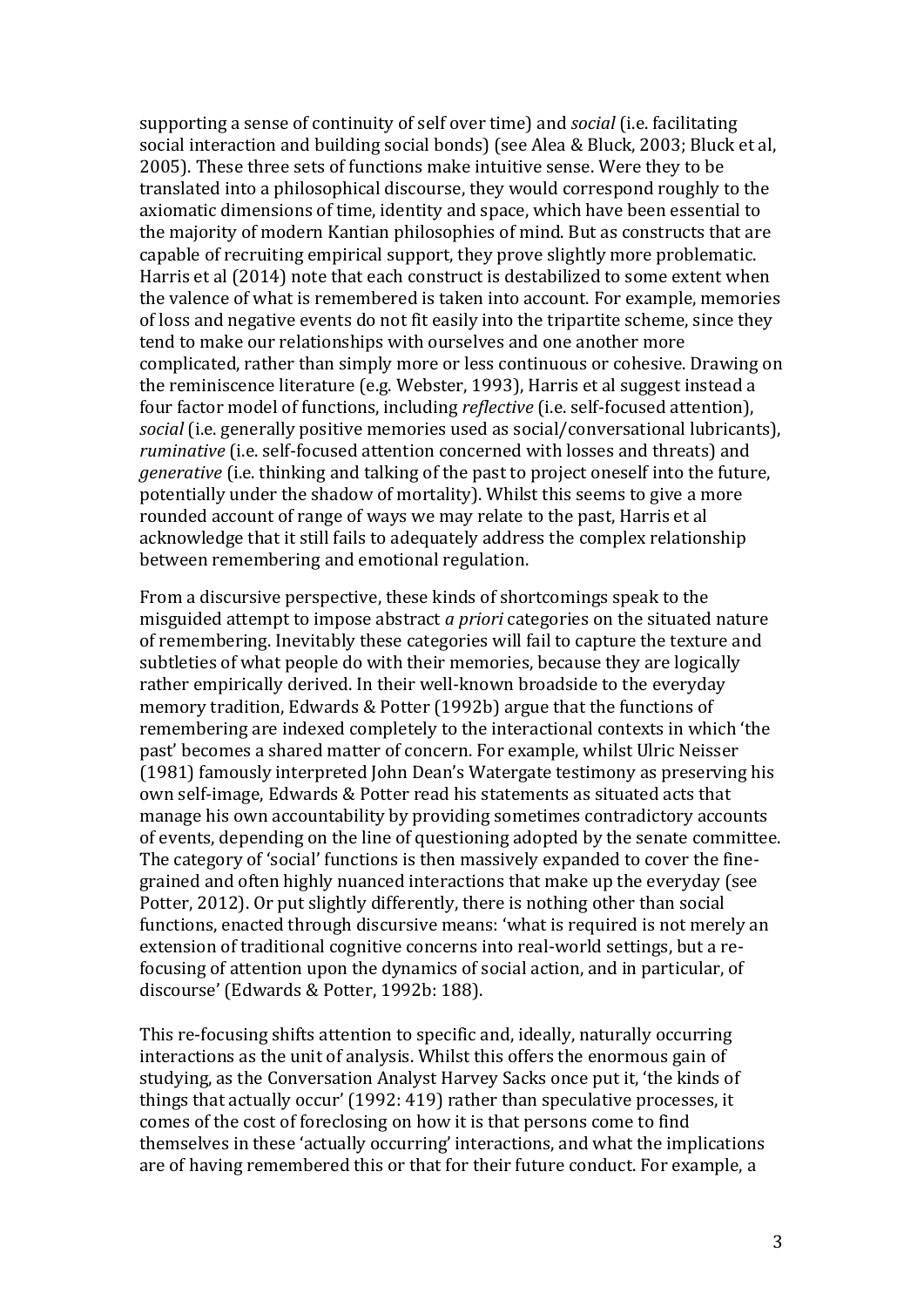person who calls an emergency number threatening to commit suicide and who tells of a range of awful things that have happened to them in their past, is following a particular life trajectory in which their relation to memory is highly significant. There is clearly much to be learned by concentrating on how they offer accounts of the past within the immediate telephone interaction, but there is probably a great deal more to be learned by cautiously expanding the analysis to consider how the collaborative management of difficult memories works during times of crisis.

In a project exploring conflicts in how the July  $7<sup>th</sup> 2005$  Bombings of London transport sites were remembered (see Allen, 2015; Allen & Brown, 2011; Brown, Allen & Reavey, 2016), we had the opportunity to hear from a range of people who either survived the explosions, or had a close connection to the events. One of the major issues was that, from almost the moment when they emerged from the train tunnels, the survivors recognized that they stories they had to tell were not entirely their own, but had become public property. Part of the process of recovering a life after the bombings was recognizing that what they remembered had to be presented cautiously and sensitively to a range of audiences – the media, police, relatives of victims, government – who felt they had a legitimate claim to construct a narrative around the events. As John Tulloch, who survived the Edgware Road blast, puts it 'I'm faced with Rupert Murdoch's mob and others, er, just using me, constructing me, reconstructing me, at the very same time I'm trying to reconstruct myself' (see Brown et al, 2016: 434). For the survivors, creating a sense of self-continuity – i.e. building a relationship between who they were before and after 7/7 – became a collective, rather than a purely personal project, since it involved continuous engagement with the needs and agendas of a host of other people and institutions.

In fact, many survivors had only fragmentary memories of the events for some time after. They had been plunged suddenly and unexpectedly into the confusion and darkness of underground train wreckage, some with significant physical injuries. The process of reconstructing what exactly had happened was accomplished through a range of collaborative means. Some survivors formed an association – Kings Cross United – where they met to exchange stories and drew diagrams of the train carriage so they place themselves in relation to one another at the time of the explosion (see Brown et al, 2016). Others drew on media reports and photographs as scaffolding to reconstruct the elements they did recall. In a few cases, their recollections were contradicted at a later date through testimony from others or chance encounters with other survivors, which caused obvious distress. The gap between the personal and the public was thoroughly fluid. In a strong sense, what the survivors remembered was not the gradual self-accumulation of incomplete episodic memories, but the product of a genuinely collective activity.

What we do with our memory – the various functions served by remembering – does need to be indexed to the specific 'kinds of things that actually occur'. Starting anywhere else runs the risk of constructing categories that are, to borrow the words of the philosopher Henri Bergson, akin to 'badly fitting clothes' hung on the actuality of social life. But we cannot be limited to a form of empiricism that can only speak of this or that particular interaction. In *Vital*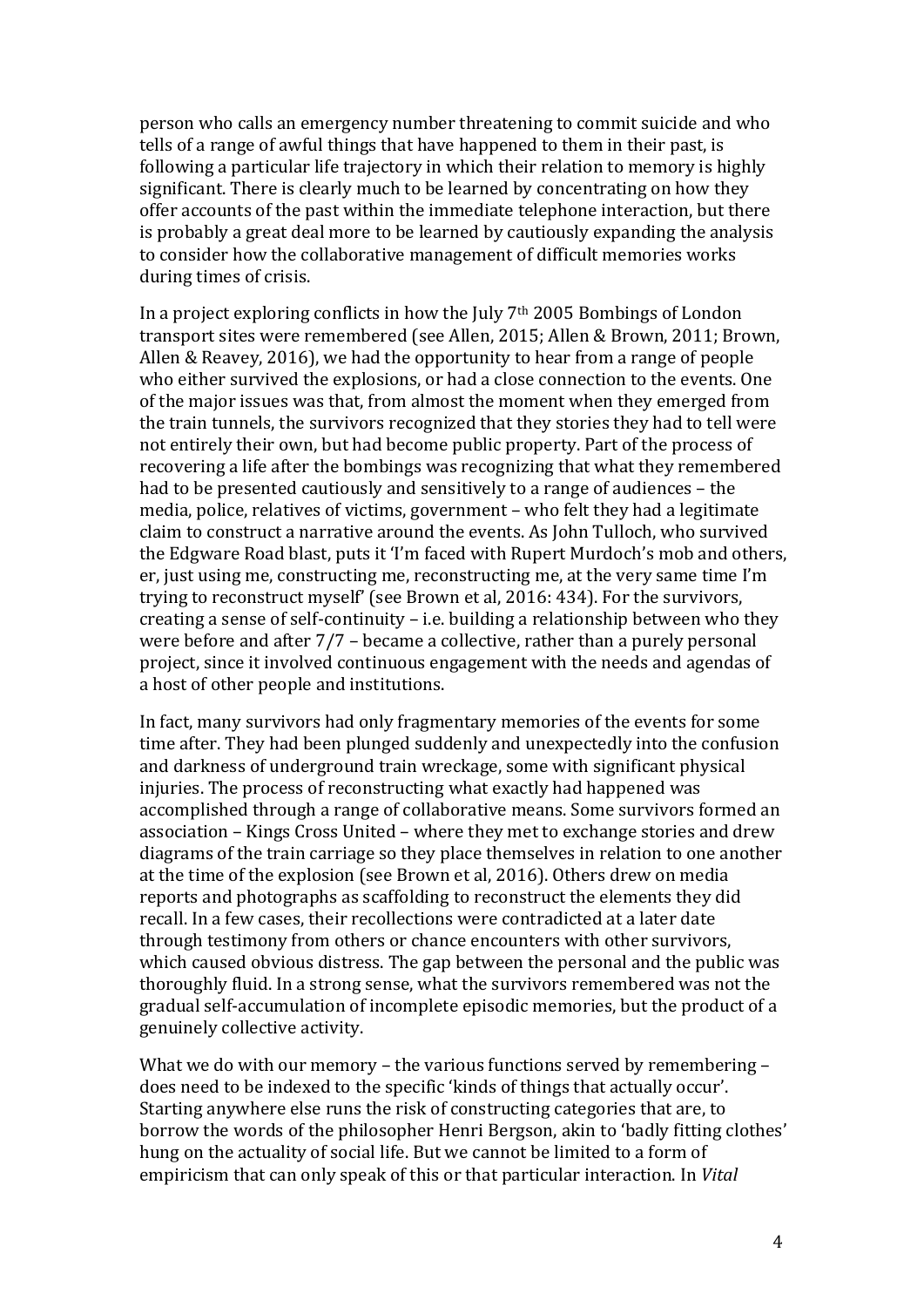*Memory and Affect*, we argue that our lives have both felt continuities and discontinuities that extend beyond immediate occurrences and which are continuously being refracted through our collaboratively accomplished acts of remembering. Thus memories of the same event may take on a very different significance, and accomplish different things, depending on the setting where they are enacted. This is particularly the case with difficult or distressing memories – a subset of autobiographical memory that we refer to as 'vital memory' since it concerns events that cannot be forgotten and tend to be of ongoing concern (see Brown & Reavey, 2015a). Understanding how persons make sense of this variability in life trajectories that encompass significant 'negative events' leads us in the same direction as Harris et al (2014) towards requiring a conceptualization of the affective dimensions of social remembering.

## **Accessibility**

Tulving & Pearlstone's (1966) distinction between the *availability* of a given memory (i.e. whether a memory is within the system) and its *accessibility* at a specific point (i.e. whether or not it can be retrieved), is central to an understanding of how autobiographical memories are invoked. Whilst much of our past experiences are available to us, those that are congruent with current mood and with the operant goals of the working self are more accessible, and hence are more likely to be recalled (see Conway 2005). In Conway & Pleydell-Pearce's (2000) description of the Self-Memory System (SMS) model of Autobiographical Memory, the working self is broken down into enduring selfimages, life stories and beliefs/values which intersect with a continuous fluctuating goal system, which orders immediate short-term goals in relation to broader projects and aspirations. The interaction between these two components cues patterns of activation in autobiographical memory, such that episodic memories which are relevant the current state of the working self (i.e. how we feel about ourselves and the manner in which this disposes us to act) have a higher degree of accessibility.

Recent formulations have also pointed to the link between memory and imagination (see Conway & Loveday, 2015). Imagination is here narrowly interpreted as the capacity to envisage or anticipate future events. Given the significance of goals and projects to the SMS model – i.e. a desired relationship between past, present and future – it makes intuitive sense to say that remembering is intertwined with imagining. We recollect as part of the same process of imagining some anticipated state of affairs or desired relation to ourselves and others. The Remembering-Imagining System (RIS) proposed by Conway, Loveday & Cole (2016) posits that the degree of accessibility of past events and the specificity of imagined futures follows a quasi-normal distribution around the present moment, such that the further we mentally travel forwards or backwards, the less clearly defined either remembered or anticipated events become.

As with any application of an abstract general function to a specific process, there are some issues here. The description of the RIS as a narrow 'fish-eye lens' on past and future (Conway & Loveday, 2015) fails to account for the significance of what Pillemer (2000) calls 'vivid memories' of 'momentous events', which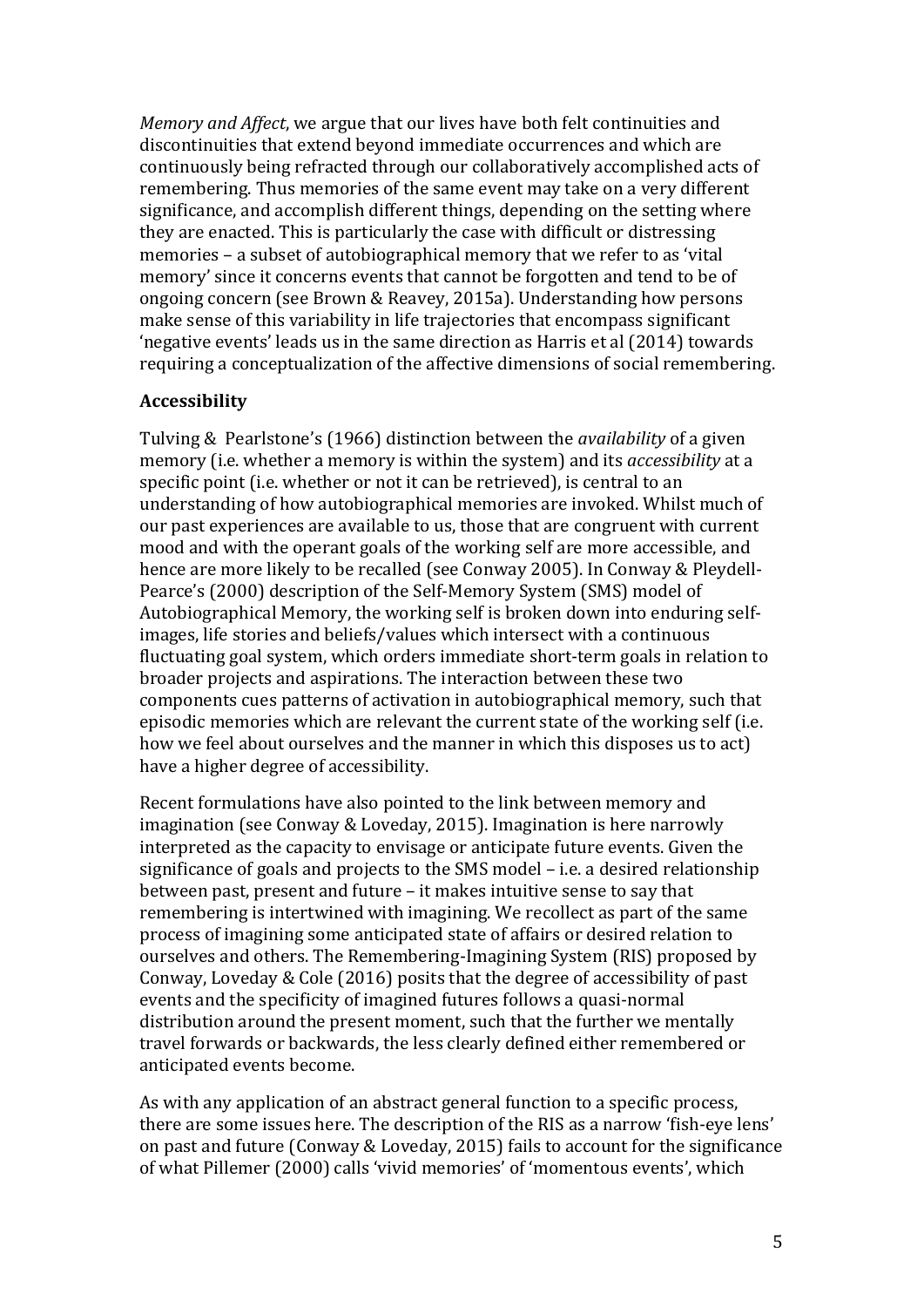have a clear directive function on imagined futures, irrespective of the distance between the two. Moreover, the current meaning of what is anticipated may lead to it being imagined with a level of specificity that is contrary to its temporal remoteness. For example, a partner who feels trapped in an unhappy relationship may be able to imagine to a fine degree of detail exactly how their new home will look and their everyday life will feel when they are finally able to break away from their present situation. It may perhaps be that rather than speak of remembering and imagining, we should follow Bergson (1991) in exploring how attention may be expanded and contracted to include aspects of the recalled past and anticipated future, depending on how we are engaged with present circumstances.

Bergson (1992) also famously called for a re-orientation to the value placed on memory, claiming that the real issue was not 'to explain the preservation of the past, but rather its apparent abolition' such that we 'shall no longer have to account for remembering, but for forgetting' (p.153). The image of a mind 'drowning' in its own memories and therefore paralysed in its current actions is an echo of the critique that Nietzsche made some decades before of a dogmatic and nostalgic orientation to history (Nietzsche, 1997). The SMS/RIS model shares this concern with being caught up in the past, albeit translated into the language of system states:

One of the problems with a memory system that has highly labile patterns of activation continuously arising in response to changing cues is that memories could, potentially, swamp consciousness. Thus, control process must modulate what memories become instantiated in consciousness at the same time as monitoring the cue-driven changing patterns of activation in long-term memory for information relevant to current goals. (Conway & Loveday, 2015: 580)

There is a convergence here on the idea that something needs to be routinely performed in order re-organise and manage our relationship to our pasts in the light of current events. For Bergson this is an ontological matter, for Nietzsche an historical issue, for experimental psychologists, a cognitive-neural problem. There is a missing level of articulation here, namely the social processes that organize memorial accessibility. In Derek Edwards' work on the interactional construction of past events, this process can be illuminated through looking at specific occasions that involve or require the giving of accounts (i.e. a description of persons or events which is organized to manage questions of intentionality, responsibility, blame etc). For example, in relationship counseling sessions, couples are invited to offer narratives of their personal history and draw inferences that support their version of 'the problems' that they current experience. Edwards (1995) shows in precise detail how particular rhetorical devices, such as using modal formulations (e.g. 'would', 'will'), adverbial phrases (e.g. 'always', 'sometimes', 'usually') and idioms (e.g. 'it takes two to tango) are key to the reciprocal manner in which each partner will draw together descriptions to formulate an account that attends to potential counteraccusations from the other. These accounts also then become the working material for what Edwards calls the 'solution-oriented discourse' provided by the counselor. Similarly, in Police-Suspect interrogations, accounts of past events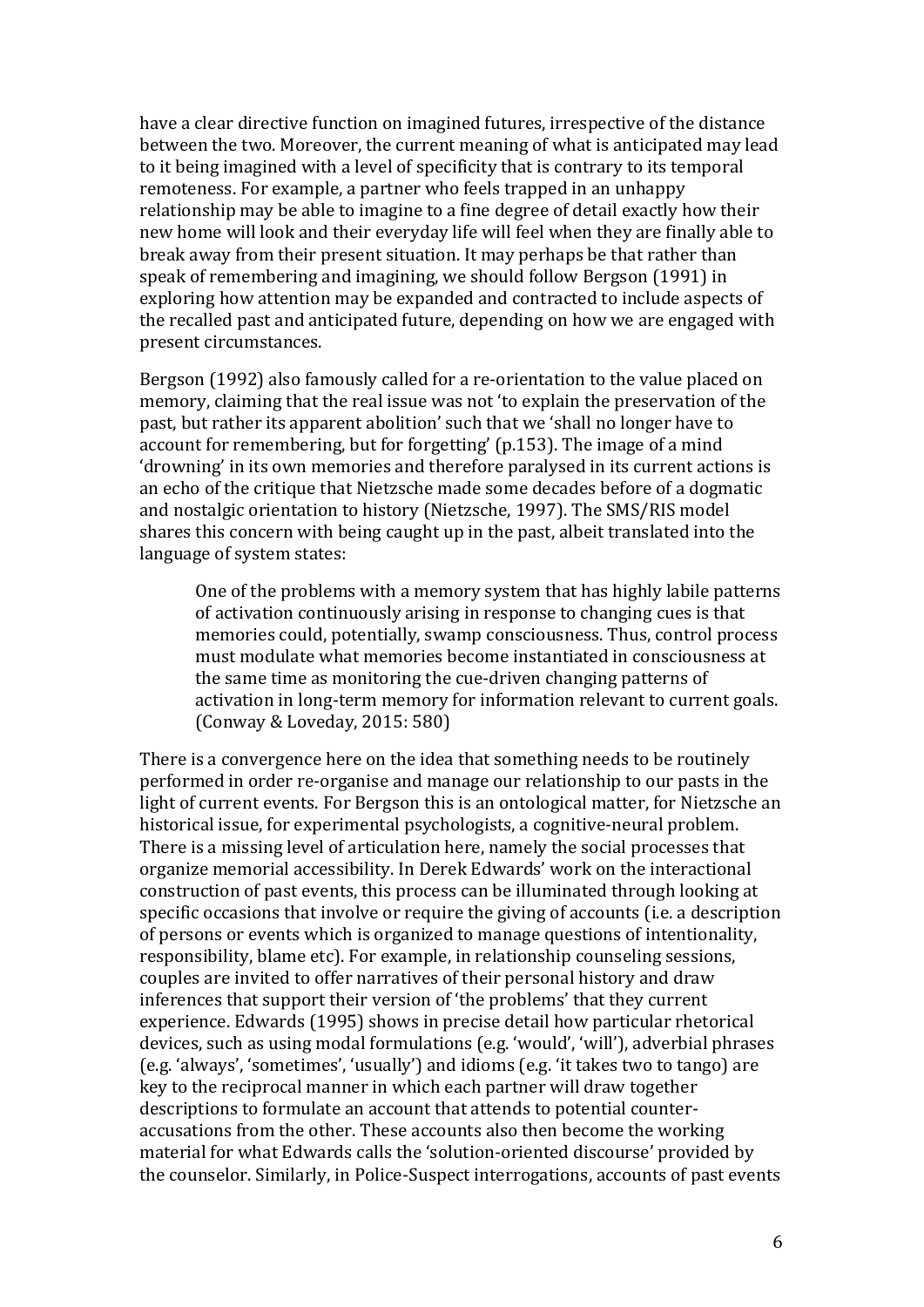are solicited as part of a clear legal agenda of establishing intention and culpability. Edwards (2008) shows how this is accomplished by police officers through a technique of shifting between different kinds of question formats, such that suspects are asked to reformulate their accounts in terms that specify the link between action, effect and intention (e.g. by referring to intentional 'punching' of a window rather than neutral 'smashing'). In both cases, Edwards demonstrates that accounts of the past are never neutral, but are systematically organized (and contested) within the practice where they are solicited.

An obvious objection here is that this work merely concerns how events, once recollected, are given some additional linguistic gloss in the course of their expression. Taking the stance intrinsic to Discursive Psychology, Edwards (2006) offers the retort whilst it is certainly not the case that all aspects of human existence are linguistic, discourse permeates how the psychological is enacted in everyday practice to the extent that there is 'no realm of subjectivity, unconscious feelings, or objective reality, that language does not reach' (Edwards, 2006: 42). Remembering takes place as part of a specific discursive practice. Each practice has its own procedures for identifying and accounting for psychological matters, whether that be avoiding blame for a failing relationship, managing accusations of intentionality from police officers, or perhaps demonstrating our competence in a psychological experiment (see also Potter, 2012). This renders the psychological as empirically tractable in interesting ways. There is no need to look for anything 'beneath' discourse, since what we are trying to explain is enacted within discursive practice, and is explicable to those who participate in the practices in terms of the local procedures therein. For example, within counselling, how one talks about episodic memories and the kinds of memories that are taken to relevant and meaningful, is managed by a variety of specific procedures (e.g. choosing significant events, discussing feelings, offering interpretations). Discursive procedures are then the actual 'control process' at work in the performance of autobiographical memory.

However, whilst the focus on practice usefully extends the psychological out of a narrow 'under the skull' definition of the cognitive system (see Middleton & Brown, 2005), it ends up partitioning it anew within discursive practices. In this way, the ontological, the historical, the cognitive-neural and the social all lose something of their specificity as they become blended, for empirical purposes, into the universal solvent of discourse. We would instead treat the various processes in play as to some extent distinct, yet becoming enmeshed together in the particular circumstances under consideration. The psychological is, precisely, this 'meshwork' of different interacting processes. To give an extended example, current social welfare practice in the UK mandates the use of Life Story work with children placed for adoption. Life Story work involves the construction of a working document (i.e. a book) telling the life history of the adopted child, normally beginning from birth, in a way that is meaningful and understandable to them. Carers, foster parents and adopted parents share responsibility for ensuring that the life story book is routinely updated, given the transitions the child makes between different care settings. One of the challenges of this practice is that children who are placed for adoption, especially at a young age, typically have experienced either neglect or abuse from biological parents. Carers need to find a way to address these issues within the life story in a way that is non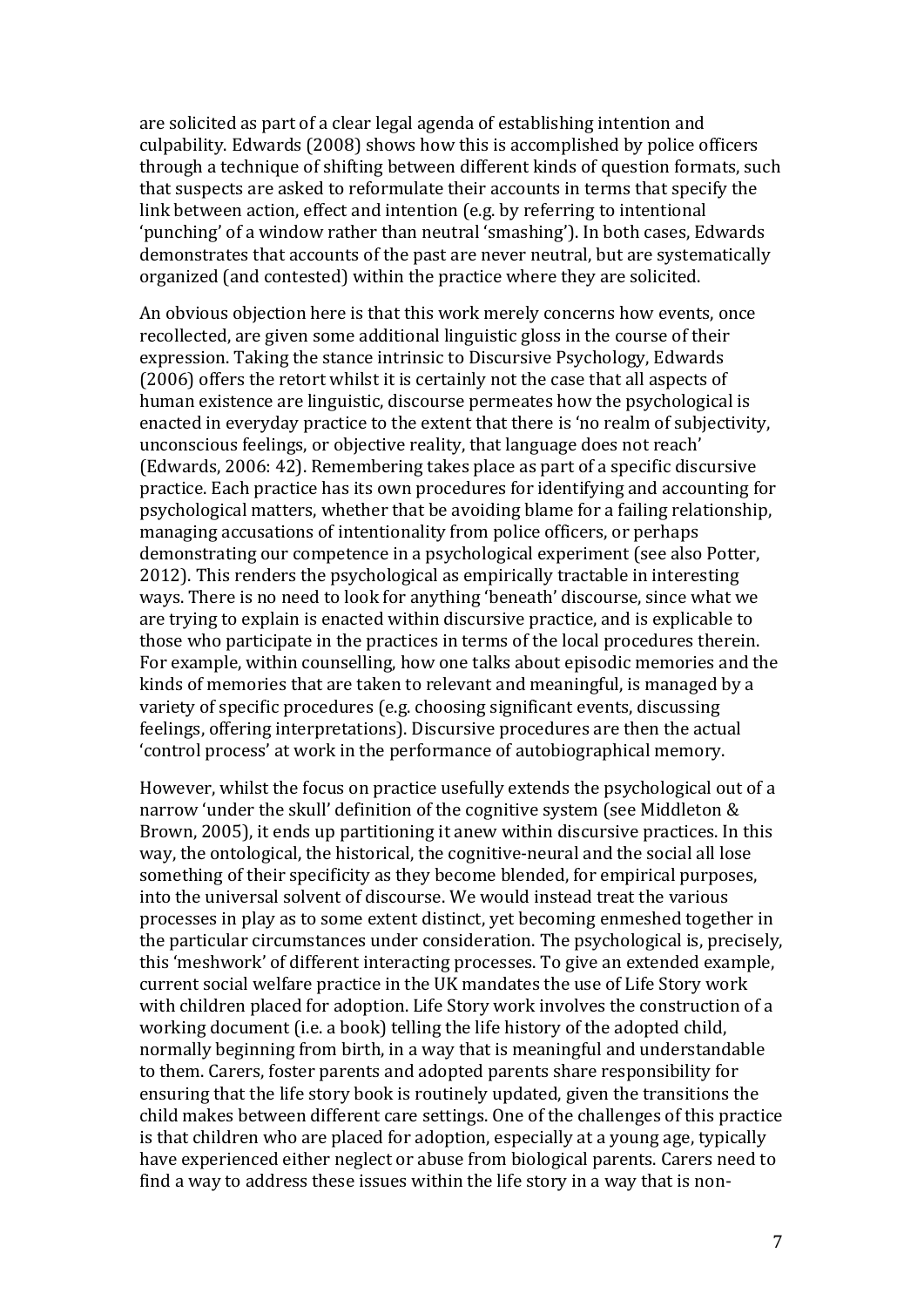judgmental, since representing biological parents as highly at fault is unlikely to lead to psychological well-being for the child. They also must present the story in a way that is nuanced and non-threatening to the child's sense of their origins and current identity.

In a study with adoptive parents (see Brookfield, Brown & Reavey, 2008; Brown, Reavey & Brookfield, 2013), we explored how various forms of memory – the organizational memory of social work practice, the family memories of the adoptive family and the memories of children themselves – were tied together in life story work. One of the major themes was around the difficulty of managing the absence of information about the past (e.g. in cases of international adoption), or of working with limited or problematic material (e.g. when the only existing photographs of early childhood are police images). Adoptive parents were intensely aware that whatever they placed in the book would become part of what one parent described as the 'fantasy life of the adopted child' (Brookfield et al, 2008: 486). They saw themselves as cautiously engaged in the task of trying to create a narrative and corresponding set of images to scaffold both what children could remember and their imaginative reconstructions of their early life. In some cases this involved active collaboration in the work of imagination, such as a couple who, at the request of their adopted child, posed for a photograph with a baby doll outside the hospital where the child had been born. In all these cases there was no question of passing these materials as authentic – they were deliberate and acknowledged efforts at providing some anchors for life narratives when memory was simply unavailable.

We see what these adoptive parents do as a form of collaborative 'managed accessibility'. They are not only the legal guardians of their adopted children, but also the guardians of their autobiographical memory, which is here understood as composed not only of directly experienced episodic memories, but also vicarious memories arising from stories from carers and siblings, images and imaginative reconstructions. One parent described how she managed her adopted daughter's emergent interests in fire (see Brown & Reavey, 2015a: 125- 127). The child had been placed for adoption, along with older siblings, following a house fire started by a biological parent. This created a dilemma. If the adoptive parent tried to steer the child away from their interest in fire, she would run the risk of being accused at some later point of not having been honest, which might compromise the success of the adoption. But telling the child at an age where they would be unlikely to grasp the full dimensions of the event was judged to be a greater risk. The compromise was for the parents to entertain this interest by buying age-appropriate firefighters play costumes, whilst deferring telling the child of the event until a later day. In this way they can be said to have scaffolded the child's autobiographical memory whilst keeping the events themselves temporarily inaccessible.

Remembering in collaboration with others does not simply enhance memory, it can also render events as inaccessible. As Fagin et al (2015) show, drawing upon the Social Shared Retrieval-Induced Forgetting (SS-RIF) model, conversations with others can make episodic memories that are unrelated to the discussion in hand less accessible, with particular pronounced effects in the shorter term. If we situate this in everyday contexts, such as those that occur between adults and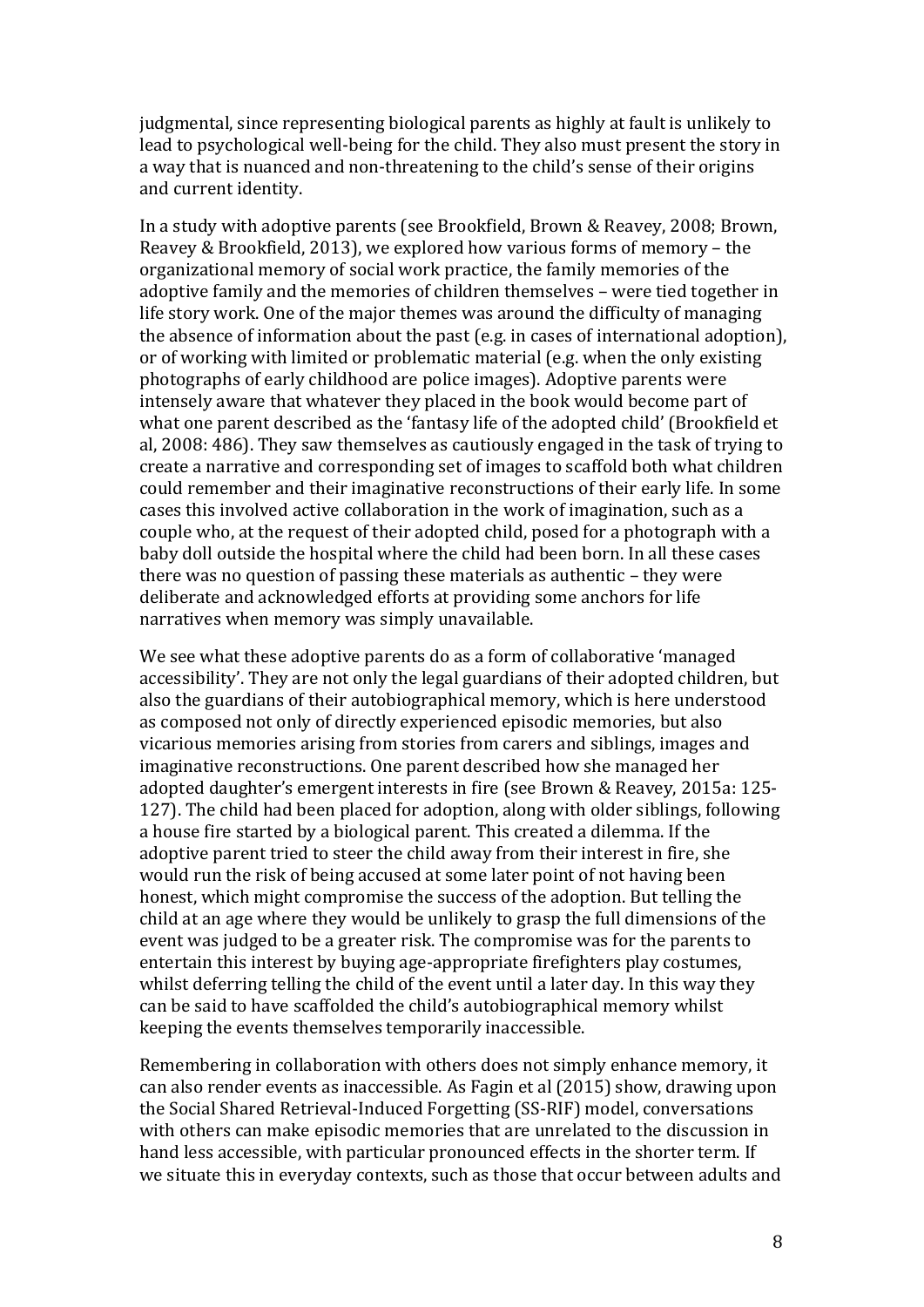children, within families and in personal relationships, we can start to see the accessibility of memory as itself a collaborative accomplishment. Not only are 'control process' not entirely cognitive (in the manner suggested by the SMS/RIS model), but there is now an implied double meaning. Where there are asymmetries in power and authority, collaborative remembering can involve a 'taking charge' or 'custodianship' of the memories of others. Whilst much of this may be enacted in discursive practices, it also ties together very different kinds of memory, forms of evidence and imaginative work. We might ask not only how autobiographical memory is shaped through conversation, but also how it is shaped by living through particular political and economic times. Particular modes of governance (e.g. disability assessment, unemployment benefit monitoring, psychiatric care) can act as collective Remembering-Imagining systems, shaping what is speakable and hearable about the pasts of those within them (on the latter example, see Brown & Reavey, 2017a).

### **Accuracy**

The criterion of 'accuracy' seems, at first glance, to be fairly fundamental to the psychology of memory. Certainly the vast majority of experimental paradigms that have been developed throughout the past hundred years or so of laboratory based research depend, in one way on another, on establishing the extent to which a given recollection maps onto prior stimulus or event. This has the result of constructing accuracy as the default state to which the cognitive system ought to tend. It makes intuitive sense to say that remembering things as they actually happened has some function and/or adaptive value (see Tulving, 1985), since it serves as the basis for applying knowledge to current circumstances. But this intuitive support for the criterion of accuracy becomes less straightforward when we move from semantic memory – where getting it right matters a great deal – to autobiographical memory. As we have already seen, taking a functional approach to these latter suggests that having a more flexible orientation to the events that make up our life experiences is probably more adaptive. For example, the capacity to reconstruct unfortunate autobiographical memories in ways that elaborate and expand upon their current significance in terms of 'lessons learned' or their place within a broader arc of personal development has far greater adaptive value than the ability to accurately recall the underpinning details.

So the step towards understanding the everyday contexts in which episodic memory is enacted is, as Ulric Neisser (1978) declaimed, to be greatly welcomed. Here Elizabeth Loftus' hugely significant body of work is exemplary (e.g. Loftus & Ketcham, 1992, 1995; Loftus & Pickrell, 1995). Although the vast majority of her work is done within the laboratory, rather than in natural contexts themselves, the questions her work poses are relevant and meaningful in those contexts. For instance, her early work on errors and biases in eyewitness testimony (e.g. Loftus, 1996), engages with the problem of the gap between the event itself and the multiple occasions on which testimony is given during the legal process. As Motzkau's (2009; 2010) work with legal professionals who work with child witnesses has shown, a crucial issue is with the preservation of the evidence provided through oral testimony, given the undisputed tendency for recollection to become less precise over time. Moreover, given that eyewitnesses are typically asked to recall the event on multiple occasions, at some points under the highly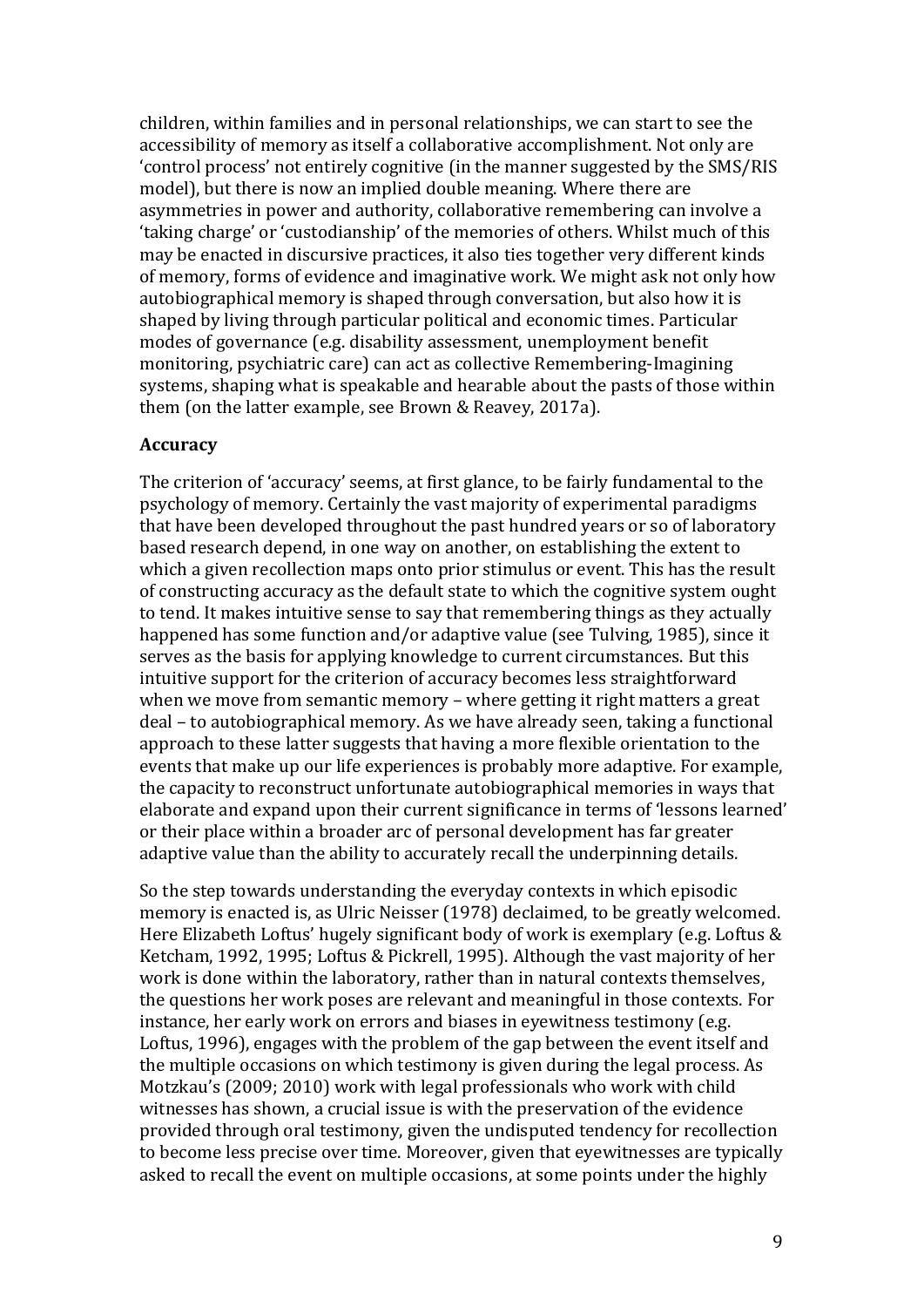suggestive conditions of preparing for trial, and at others under the highly adversarial conditions of being examined in court, there are numerous occasions where potential errors and confabulations might occur.

Much as the focus on bias and error provides a way to link experimental work to real-world concerns, it also raises some difficult questions regarding precisely what it is that laboratory findings deliver to public debate in this particular case. Loftus' contributions to the so-called 'memory wars' are well documented and discussed (see Loftus & Ketcham, 1992; Pope, 1996; Campbell, 2003). Her most significant accomplishment was to argue that if it can be shown under laboratory conditions that participants will apparently willingly recall false information about non-occurring events this significantly undermines the credibility of 'recovered memories' (i.e. memories of traumatic events that had been previously inaccessible) (Loftus & Pickrell, 1995; Loftus, 1997). There are numerous objections to this claim, on epistemic, methodological, moral and political grounds (see Ashmore et al, 2005; Crook & Dean, 1999). But we want to merely point to the asymmetrical basis on which this argument is grounded. The possibility of producing 'false' memories in the laboratory does not necessarily bring into question whether recovered memories are 'true' since the verification of falsity is not equivalent to the refutation of claims to truth, especially when it involves comparing across different contexts, settings and practices. Maintaining the analogue between laboratory and courtroom would require instead the experimental demonstration that recovered memory was a falsifiable phenomenon.

Clearly it is important to separate out within the broad research area that is sometimes referred to as 'false memory studies' (see Wade et al, 2002; 2009), work that is primarily concerned with deconstructing 'recovered memory' from that which investigates specific 'false memory' processes, despite it being the case that the term 'false memory' itself arose as a political rather than a scientific concept (see Campbell, 2003). However the framing of memory in terms or 'truth' and 'falsity' is somewhat of an obstacle here. When Loftus claims that 'in essence all memory is false to some degree' (Bernstein & Loftus, 2009: 373), then the very idea of being able to disambiguate recollections that can be verified from those which cannot is rendered problematic. And if this distinction does not hold, then why label some processes in terms of their relation to supposed 'falseness' at all, since they are likely to be the same processes that attract the external judgment of 'truth'? Elsewhere we have suggested that psychologists who are in the business of working with a false/true distinction would be better off adopting the terms 'relatively falsified' and 'as-yet-unfalsified' memories when referring to how given recollections survive specific tests of accuracy and veridicality (Brown & Reavey, 2017b).

We think this distinction is important because it shifts the debate away from the 'false positive' – the person who remembers a significant event, such as child sexual abuse, which is subsequently falsified – towards a broader concern with the way in which memory intersects with professional practices. For example, take 100 women who feel they are able to make an accusation of childhood sexual abuse. Based on typical reporting rates in the UK and USA, only 32 will be reported to the police. Of this number, only 7 cases will lead to an arrest, and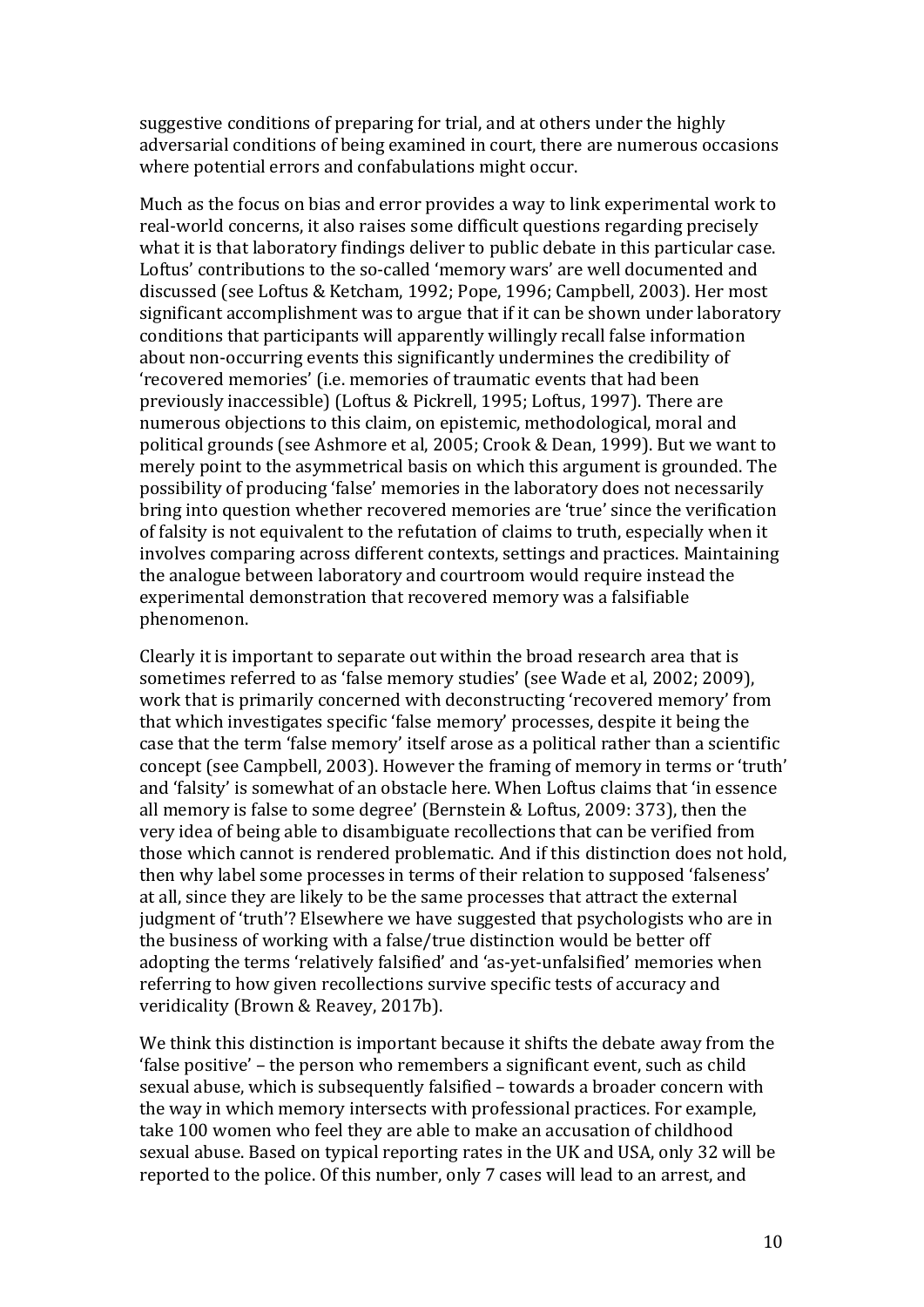only 3 cases are likely to be referred to prosecutors. At trial, just 2 cases (of the overall 100) will end in successful prosecution. So the question of whether or not a given recollection stands in need of formal falsification applies to only 3% of cases – since these are the only ones that come to court - and in only 2% of cases is there a potential issue of a 'false positive' that might require deconstruction through the application of psychological research. That leaves 97% of cases as 'relatively falsified' – that is to say, as not having at some point not met the evidential bar for proceeding to the next level in the legal process.

At first glance this does indeed seem to suggest that 'false memory processes' are a relevant issue to be explained given the numbers involved. However, using a reference class of 100 women, we can estimate that 68 women who do not formally report their accusation are likely to do because issues such as fear of the abuser, distrust of the police, a desire to move on with their lives and so on. Of those who do make a report, the 25 cases that are not pursued are likely to be because the police investigation is unable to secure other forms of evidence, or inconsistencies in testimony, or because the victim withdraws the claim. The 4 out of 7 cases that are passed to prosecutors but do not proceed to court are almost always cases where prosecutors are concerned that the witness will not make a good impression on a jury, because they are inarticulate, angry or do not conform to the normative conduct of a 'victim' (see Motzkau, 2010). At the end of this process, there are the 3 cases where there is a legal outcome, and hence a meaningful question to be asked about the effect of 'false memory processes'. However, in the 97 other cases, 'false memory' issues around 'imagination inflation', 'social contagion', 'suggestibility', 'guided imagery' and so on are beside the point because the reasons these cases do not proceed further is explained by factors such as engagement with social-welfare services, social and economic conditions, the co-presence of other forms of emotional abuse, or capacity for self-presentation. So the vast majority of 'relatively falsified memories' – i.e. what are treated as 'false memories' within the experimental tradition – are explained by exploring social rather than narrowly psychological factors.

Here the value becomes clear of the methodological focus of discursive psychology on naturalistic data – i.e. tape recordings of everyday events – rather than on laboratory analogues. Discursive work prefers to show how accounts of past events are evaluated 'live' within the practices where they are offered and evaluated, rather than speculate on *in principle* criterion which might differentiate between true and false memories. For example, Clare MacMartin and Linda Wood's work analyses actual judicial sentencing judgments in trials of child sexual abuse to explore how attributions of intentions and consent are discursively constructed. They demonstrate, based on analysis of 74 Canadian judicial decisions in cases of child sexual assault, how judges drew upon a language of sexual motivation to construct the crimes committed as warranting very particular and stringent legal sentences (MacMartin & Wood, 2005). Judges also did considerable work to re-describe the behaviour and testimony of the convicted offenders in terms of whether or not some form of 'remorse' (an important legal consideration) could have be said to have been shown (Wood & MacMartin, 2007). What this illustrates is that legal judgments in cases of child sexual abuse depend not solely on establishing the fundamental 'facts' of the case,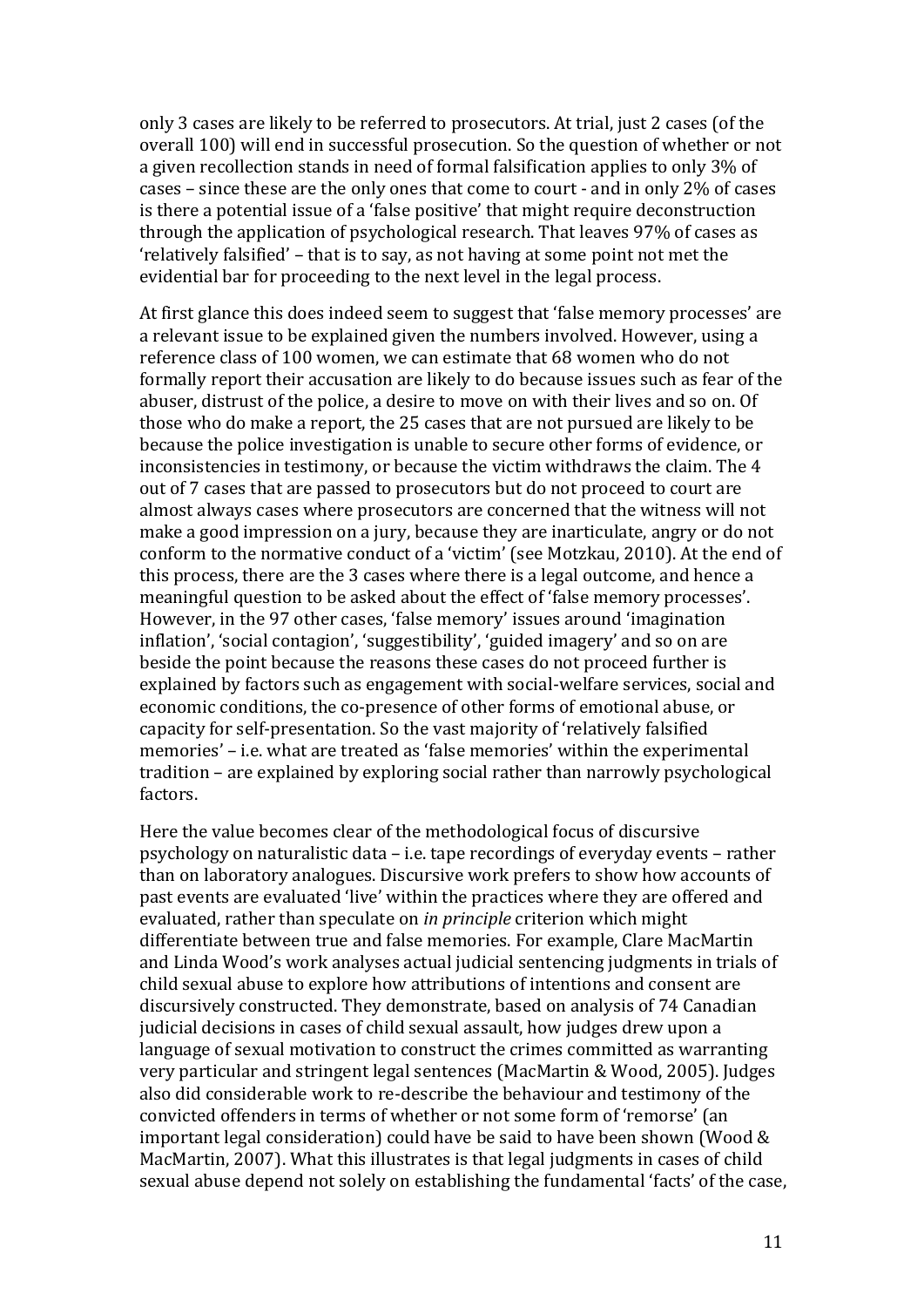but on a complex work of attributing motives, turning around on matters of consent (even where consent is legally not possible), mitigation and remorse. Motzkau (2010) shows that this process is also at work in the way child witnesses are treated during investigations and in the deliberations legal professionals make about whether to proceed with a prosecution. For example, police officers conducting video interviews with children worry a great deal about how the precise conduct of the interview may or may not lead to future accusation of collusion or 'tainted evidence' depending on the particular line of questioning they adopt in dealing with a vulnerable young person who they need to have describe in great detail events which are highly distressing to them.

In short, a concern with legal 'false positives' fails to attend to the particular practices through which memory and testimony is handled in legal processes. Investigators and judges are well aware of the frailties of memory, and that what is remembered, especially in cases with vulnerable witnesses, is co-produced by the victim and professionals who work with them throughout the legal process (see also MacMartin, 1999; 2002). Courts of law systematically re-describe the testimony they are offered to make attributions around intention, consent, selfknowledge and so on. Equally, these same matters are at issue in other settings, such as therapy, where they are treated in very different ways in line with the intended outcomes of the practice. For example, whilst a demonstration of the irreparably negative impact of an event may be critical to securing a conviction against an abuser, in therapy the idea of victimhood may be rejected to some degree in the pursuit of the more adaptive status of 'survivor' (Reavey & Warner, 2003). And in the course of everyday adult life, a person who has suffered childhood sexual abuse, may shift their focus across a range of details of the experience, which they may actively seek to frame in different ways, depending on its relevance to their current life circumstance.

We have found that exploring these differences in how the same experiences are recalled across occasions reveals the value of *ambiguity* and *ambivalence* rather than accuracy (see Reavey & Brown, 2006; 2009). Survivors of child sexual abuse typically remember events with high levels of detail. But they also remember how those details were experienced at the time as a child, and the ways in which they subsequently come to reflect upon them as an adult. For example, one woman recalled how her abuser would remove the drawers from a piece of furniture in her childhood bedroom. At the time, this had the effect of making the chest of drawers look monstrous and frightening, but subsequently this became a recollection of a betrayal by a father who removed the most basic domestic comforts from their child (see Brown & Reavey, 2015a). Another participant talked at length of how her brother had removed the handle from the door in the room in which he then proceeded to sexually abuse her. She described how she had struggled for some time in her interpretation of this particular act. If the brother had deliberately intended to lock the door, as his actions would suggest, then this would render his actions as a deliberate choice. However 'part of her', wished this was not the case, that she could believe instead that his actions were a matter of immature 'curiosity' (see Brown & Reavey, 2015a: 94-97). This interpretive dilemma was further compounded by elements of pleasure within the memory, which had been a profound source of guilt to her. Not settling upon a clear interpretation, allowing for an ambiguity around her brother's actions,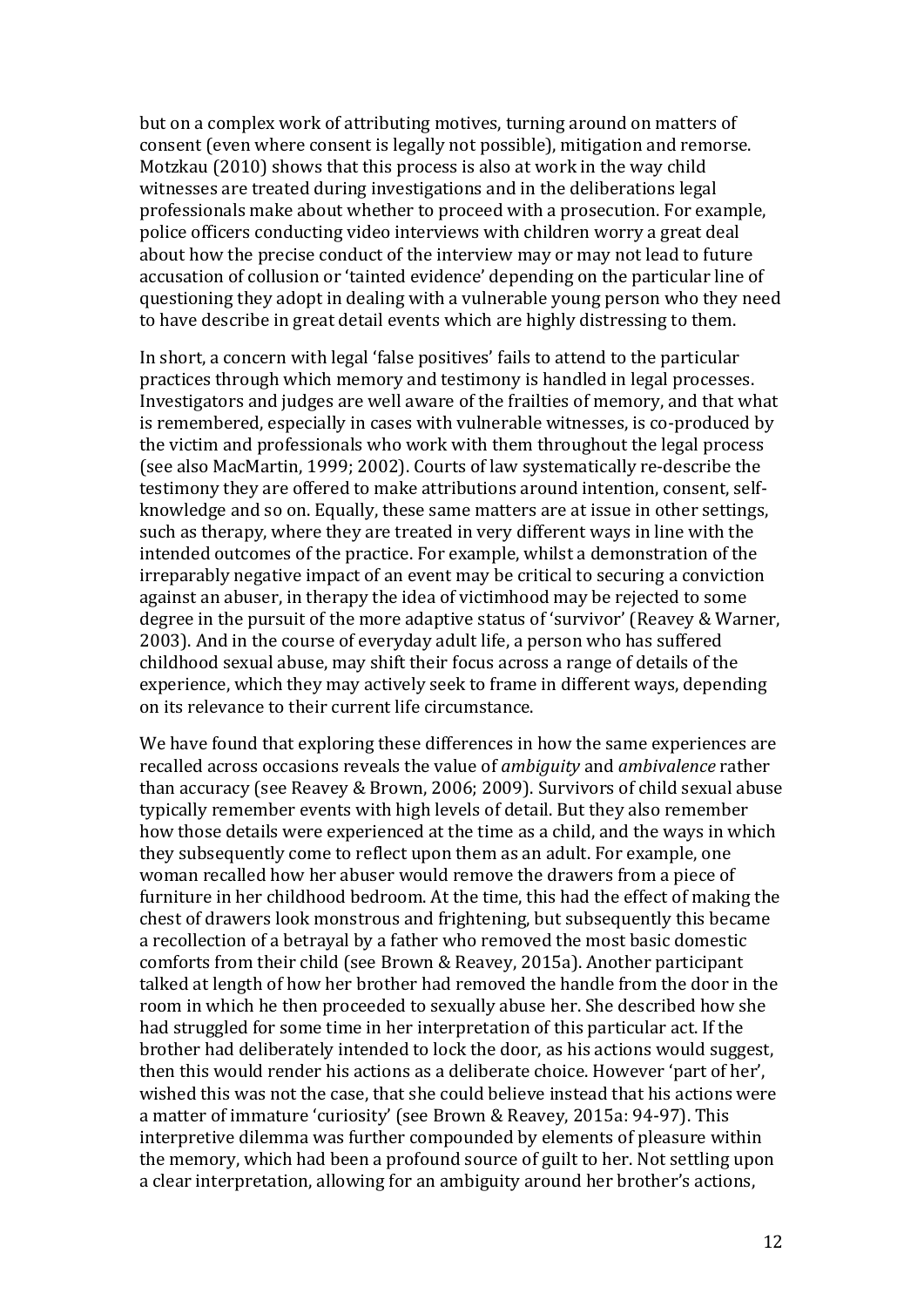seemed to allow this woman to maintain a functional ambivalence around the unsettled range of feelings bound up in the memory.

Whilst the law maintains proper criterion around the extent to which children can be seen as able to exercise choice generally, and particularly around consent to sexual activity, this does not stop survivors from ruminating on the question of the extent to which they made some kind of choice at the time. This is complicated by the fact that childhood sexual abuse rarely happens outside of a set of contexts – e.g. family relationships, socio-economic factors etc – where abuse is facilitated. In one case, a survivor described how life in her childhood family home was so disordered and without any sense of privacy, that she actively chose to stay at a relative's house to gain some space, which unfortunately and unknowingly placed her at risk of abuse (Brown & Reavey, 2015a: 100-102). To say that she had no choice as a child in all matters would be to negate how she did actively have agency in relation to some aspects of events that seem to have forced her to make adult-like decisions. Sifting through this complex prism of agency and victimhood through which she recalls these events is crucial to the ways she currently thinks of her current agency.

Some discursive psychological approaches to remembering have, at times, seemed to suggest that a concern with accuracy is unimportant (for instance, Middleton & Brown, 2005 – *mea culpa*). We would without hesitation say to the contrary that accuracy is *always* important. However, the criterion and procedures through which accuracy is established vary considerably across practices. What the law requires from memory is different to the demands placed on it by therapy, which is different again from what family and personal relationships seek from it, and so on. Not only is there is no superordinate criterion that we as psychologists can draw upon to make definitive judgments – since the laboratory is one more practice amongst others with its own specific procedures – there is also no individual capacity that we could advise persons to draw upon. If remembering always happens in context, and usually collaboratively, then we should start by studying the *setting-specificity* of those contextual acts and the manner in which the uses we make of our memory are fitted to the matters-in-hand.

# **Life Story**

The motif that runs throughout this chapter is of the importance of context for understanding the uses that persons make of their autobiographical memory. Function, accessibility and accuracy are established and managed within interactional contexts, formal settings and associated practices. But there is one other important contextual dimension: namely, the overall sense of a 'life' which both emerges from and serves as the frame for our remembering past experiences. Conway (2005) uses the notion of 'coherency' to denote the relative fit of 'complex episodic memories' with an ongoing sense of self, with 'correspondence' being the literal fit with the previous experienced event. In this way, accuracy can be reformulated as the placing of a recollection within the two dimensions of life-history and events at the time. However, coherency is relatively determined within the SMS model as the need to assimilate past events into a current sense of self (see Conway, Singer & Tagini, 2004). As Habermas &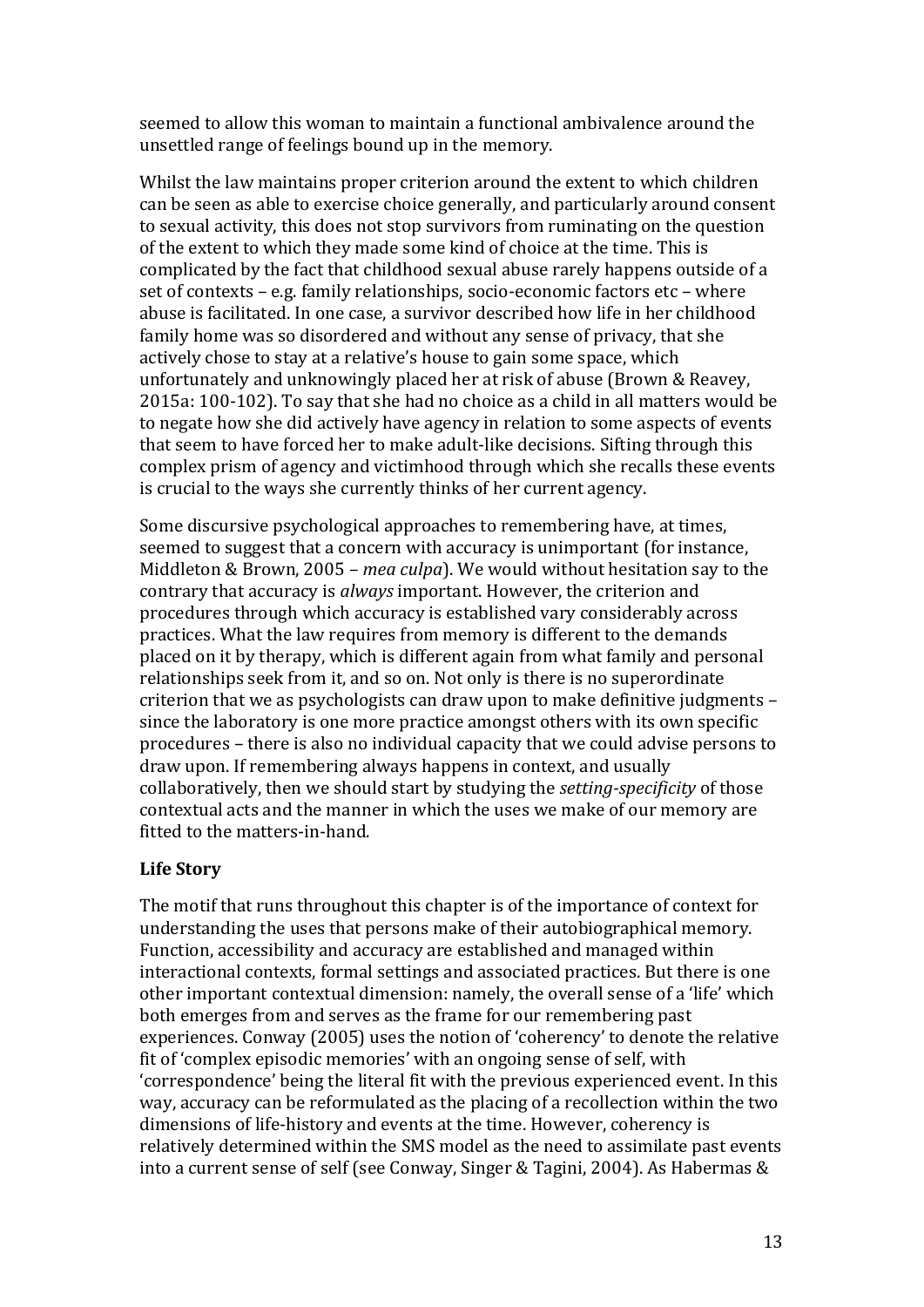Köber (2015) observe, this raises the question of what happens when what is remembered differs considerably from the current version of self.

An alternative is to conceptualise an underpinning sense of self-continuity that subsists whatever life-stories we might currently be engaged in telling (see Alea & Bluck, 2003). This pre-reflective, felt sense of continuity has considerable philosophical appeal. It would suggest that, as Heidegger (1962), once put it, we are the sort of being which has a concern for what and who it is, and is thus continuously reflecting on its own past and anticipating its future. This kind of concern to fit past experience into an ongoing 'perspective' or life trajectory seems to be present from adolescence onwards (see Bauer et al, 2016). A further advantage of distinguishing between self-continuity and life history is that it allows for the possibility that at different historical moments, and across cultural contexts, there are different ways of constituting 'self' and its relative importance, whilst nevertheless retaining the idea of there being an necessary self-continuity that is taken to be common to all these versions of 'self-ing' (see Nelson, 2003).

The question then shifts towards understanding how autobiographical remembering intersects with self-continuity. Habermas & de Silveira (2008) conceptualise this in terms of the coherence that emerges developmentally in life narratives – that is, the progressive constitution of an overarching 'life story' – through the operation of autobiographical memory. Yet many people also experience life events that prove disruptive of their life narratives, such as failures at work or study, shortcomings as a parent or a partner, of abrupt shifts in direction as a consequence of unexpected events. Here, recalling episodic events that support the prior life narrative, or attempting to otherwise assimilate the present in the grand sweep of a 'life' may not in itself be sufficient. Habermas & Köber (2015) suggest that specific forms of 'autobiographical reasoning' may be required, such as using the idea of 'turning points' in life or 'lessons learned'. These forms of reasoning may help to repair disruptive events within the life narrative, and hence maintain felt self-continuity.

From a discursive perspective, it makes sense to understand these forms of reasoning as narrative devices. There is a rich body of work here to draw upon, including Bruner's (1992) notions of 'storytelling', Gergen's (1995) conceptualization of narrative accounts, and most pertinently, Harré's description of narrative 'positioning' (see Davis & Harré, 1990). The common message here is that the skills through which we recognize our 'selves' are fundamentally literary ones. The self is 'authored' into being through the stories that we tell (Bruner, 2004). We know who we are through the fashioning of narratives about our life experiences, which draw on the broader cultural tropes and modes of storytelling that exist in the cultural milieus into which we are socialised. So what Conway or Habermas regard as nascent cognitive skills become for Mark Freeman (1993) the learned authorial abilities to put 'rewrite the self' in narrative terms.

Discursive work has been able to demonstrate how these kinds of skills are developed through interaction. In Edwards & Middleton's (1986; 1988) studies of parents and children jointly recollecting the past, they observe the way in which parents instruct children in making inferences on the basis of photographs,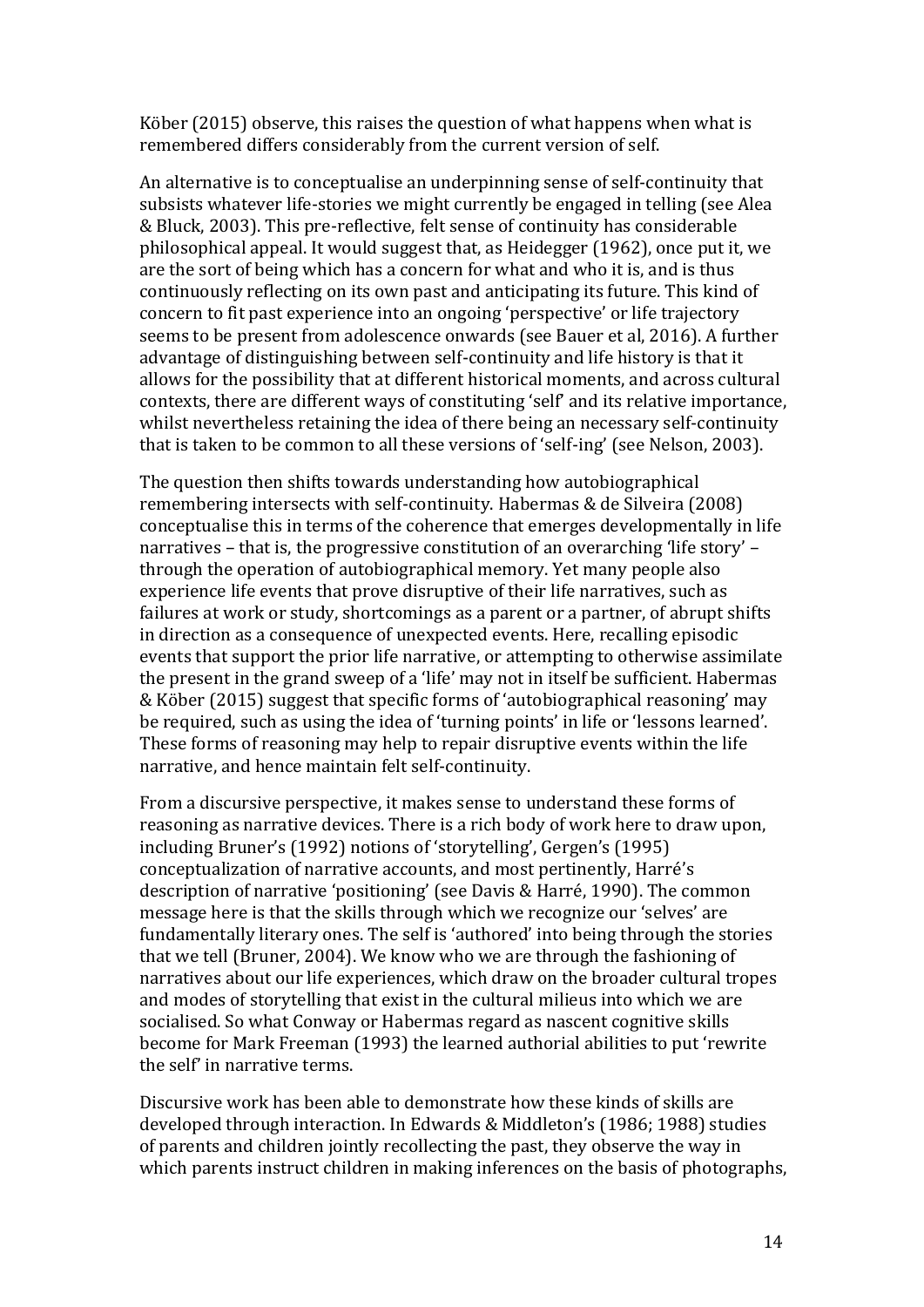along with techniques for constructing accounts of past events that are relevant to present circumstances. For Edwards and Middleton, remembering is a learned, interactional achievement. However, unlike Robyn Fivush's similar work on parent-child interactions around memory (Fivush 2011; Fivush et al. 2011), Edwards and Middleton are not interested in speculating as to the relationship between discursive processes and cognitive processes. Discursive Psychologists tend to see experience as an interactional accomplishment that requires neither a notion of 'cognitive' nor 'narrative' coherence (see Potter 2012). As Strawson (2004) puts it, there are many people who live 'non-episodic lives', where their past is of only limited interest:

I have a perfectly good grasp of myself as having a certain personality, but I'm completely uninterested in the answer to the question 'What has GS made of his life?', or 'What have I made of my life?'. I'm living it, and this sort of thinking about it is no part of it. This does not mean that I am in any way irresponsible. It is just that what I care about, in so far as I care about myself and my life, is how I am now. The way I am now is profoundly shaped by my past, but it is only the present shaping consequences of the past that matter, not the past as such. (Strawson, 2004: 438)

Although we do not share the broader ethical and epistemological concerns that Strawson goes on to articulate, his point that that we should not place immediate value on the idea of finding continuity in life, beyond the basic sense of being more-or-less the same person over time is well put. We should perhaps treat autobiographical memory as the *sufficient* rather than the *necessary* conditions of personhood. Indeed, we can imagine instances where a person is able to access a great many autobiographical memories without a corresponding singular sense of continuity. For example, persons who have a multiple sense of belonging to different and perhaps conflicting communities. A lack of coherency is typically treated within the AM literature as indicative of some form and cognitive and/or neurological dysfunction. Conway uses the term 'broken memories' to refer to instances where 'personal beliefs and meanings are no longer grounded in and constrained by specific autobiographical memories' (Conway & Loveday, 2015: 6). But this pathologising of non-continuity in memory is not helpful, since it disattends to the variety of 'non-episodic' ways in which we might relate to our own pasts.

In work with forensic psychiatric service-users currently detained in secure hospital environments (see Brown & Reavey, 2016b; Brown et al, 2014), we have found that there are many aspects of how psychiatric services are delivered in these settings that shape the uses that patients can make of their past. Detention under a section of the mental health act (i.e. being sectioned) is a significant life experience. Forensic mental health service users have in addition either been convicted or accused of a criminal offence (or an 'index offence'). The major concern on secure units is with managing the risk that a patient poses to themselves and others. Evaluating this risk requires that staff are aware of the index offence along with the recent prison and/or hospital career of the patient, but it is not seen to require detailed knowledge of their prior life. In fact, one of the most common initial responses from patients during research interviews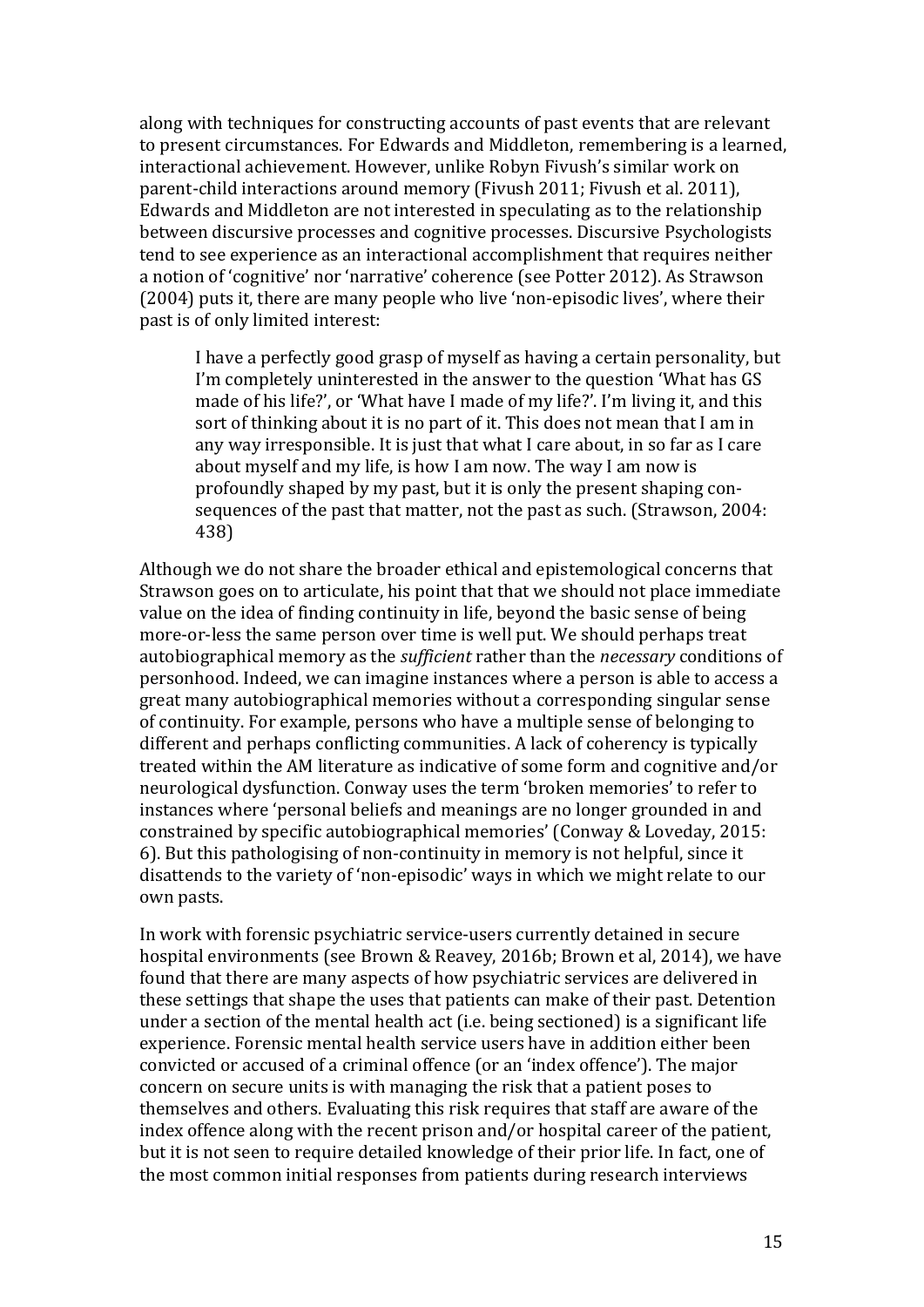was of surprise at being asked about their life before admission. As one patient put it, she had in effect left her past life 'at the door' when she arrived, and lived in hope of picking it back up again on release (Brown et al, 2014). These patients were then living 'non-episodic lives' not out of choice or because of their current mental health, but because of the way that the care regime operates on the unit. This was further compounded for patients by uncertainty over their rehabilitation (many 'sections' are open-ended and depend upon medical judgment) and the repetitive nature of life on a closed ward.

As we saw in the last section, distressing life experiences tend to occur in particular contexts. Many forensic mental health service users have been victims of childhood neglect or sexual abuse, and have experiences of precarious living in difficult socioeconomic conditions. There is much in the autobiographical memories of these patients that they would like to not dwell upon. But at the same time, their connection to the past, in the form of personal relationships, family relationships and a relationship to place can be critical. One of the most robust findings with the literature on the social contexts of mental health is on the importance of these kinds of relationships to achieving some sense of wellbeing (see Cromby, Harper & Reavey, 2014). However, these relationships are complicated by the past behaviour of the patient, and the possibilities for their resumption following release may be low. Patients often speak in highly idealized ways about their future life, which draw heavily on autobiographical memories. For example, one patient spoke of his desire to see his children again, to hear their voices, but as they were in the past rather than at their current chronological age. Rather than see this a deployment of some form of 'broken memory', we can instead approach this in terms of the complexity of holding together a range of discontinuous life narratives under circumstances that facilitate a 'non-episodic' relation to self.

Remembering the past and anticipating the future are clearly activities that are deeply intertwined. For some people, this can take the form of richly elaborated narratives in which they are the author of their own destinies. Disruptions to the stories they tell can be neatly assimilated into the twists and turns of the narrative arc they are continuously weaving. Doubtless in the other direction, there are people who have very little interest in the significance of the past either because they have sufficient cultural and material capital for it not to become an issue, or, alternatively, because they are living lives of extreme precarity which are predominantly focused by daily struggle. Living a nonepisodic life is rarely a choice – it is a mode of existence that is facilitated by socioeconomic conditions. Telling who one is through discontinuous life narratives is not a marker of pathology. It is what can happen to people who have to live with distressing life experiences and are denied the status of selfauthor.

## **Conclusion**

At repeated points in its history, the psychology of memory has broadened its concerns and investigations beyond that of studying individual recall to explore the place of remembering in the broader sweep of personal lives. Martin Conway and colleagues refer to the most recent phase of this movement as 'the modern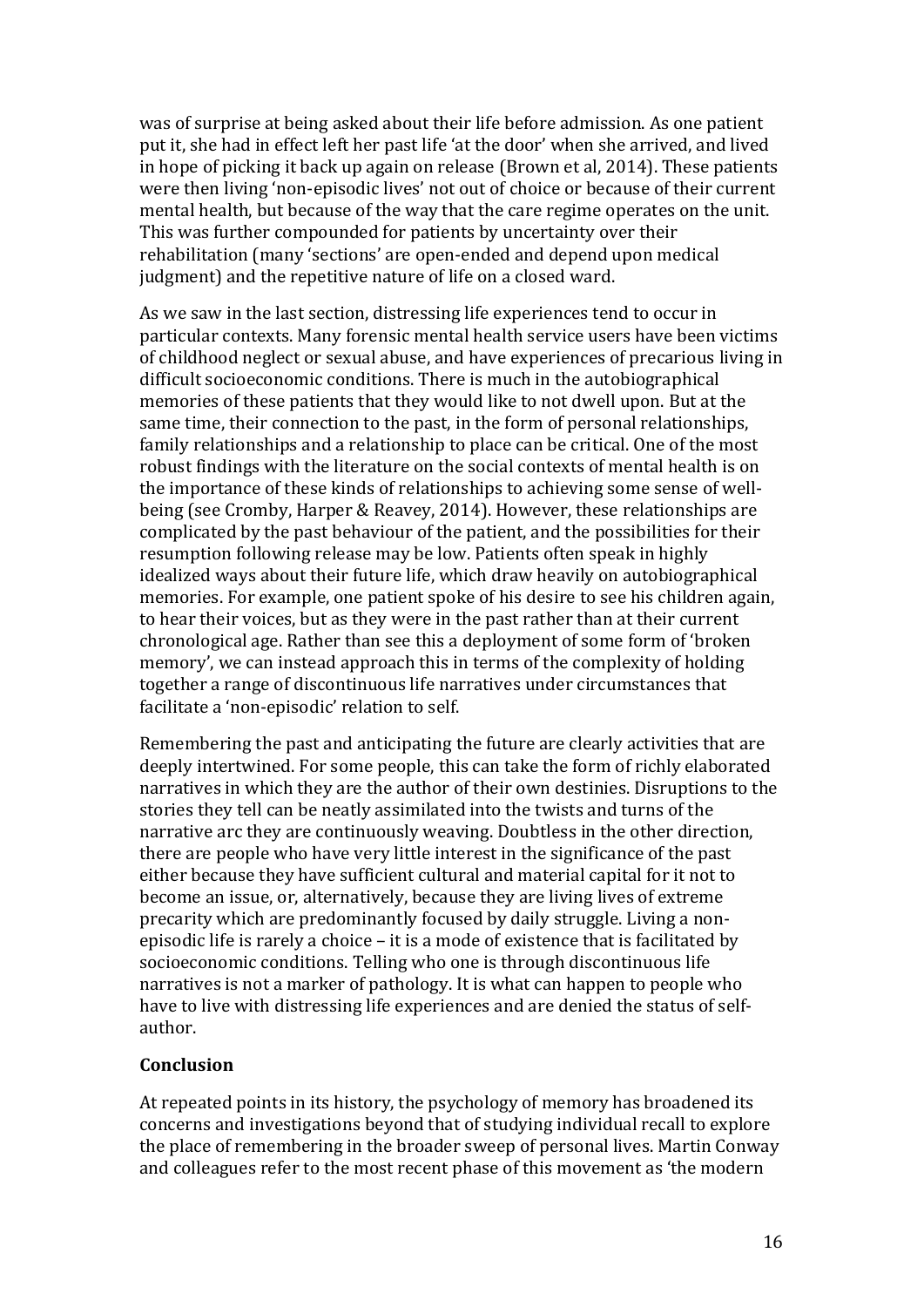view of memory' (see Conway, 2012). They authoritatively state that at the core of this are the key tents that memories are constructions rather than reproductions of past experience, that they involve a work of inference and timecompression, that they are a source of personal meanings and serve a broad range of social functions, and that their value comes from both correspondence with past events and coherence with life narratives (Conway et al 2004). Whilst there are philosophical and methodological debates to be had about the operationalization of the approach, for those that wish to direct their efforts in this direction, there is, for us, very little here that separates cognitive and discursive approaches. The two approaches converge on the shared problems of making sense of how questions around function, accessibility, accuracy and life story can be studied in the actual contexts where persons make use of their memories.

We see an 'expanded view of memory' as one that is primarily concerned with the situated, contextual and functional aspects of remembering (see Brown & Reavey, 2015a; 2015b). It treats remembering as the joint work of a number of processes that occur within distinct settings (e.g. legal settings, therapeutic settings, educational settings, family settings etc). Each of these has its own procedures and criterion for establishing matters of accuracy and relevancy. Thus we would see all episodic or autobiographical remembering as to some extent collaborative – in that it occurs in the course of routine interaction with actual or anticipated others – and as shaped by the specificity of the setting through which it is accomplished. The overarching problem is with conceptualizing how each of us nevertheless manages to maintain some measure of personal continuity – a sense of a 'life' – despite much of our autobiographical remembering being inextricably bound up with the specificities of the settings and practices that constitute daily existence.

The processes at work in every instance of autobiographical remembering include, of course, some that are 'under the skull' and which are related to neurological function. But the greater part of the processes fall within the domain that is variously called 'extended', 'distributed' or 'transactional' cognition (see Sutton et al, 2010), which includes social practices and discursive procedures along with formal organizational processes, such as archiving, record keeping and data management. This broader view of the cognitive, where remembering involves the recruitment of diverse ranges of materials in joint projects of sense-making, sets some significant conceptual and empirical challenges. One way forward, we suggest, is to see that notions such 'control process' can be made to work just as well 'outwith' as well as 'under' the skull. As we discussed in the case of the management of the memories of adopted children by family members, there is a great deal to be gained by exploring how memorial accessibility is practically accomplished by families through the situated use of artefacts. The 'control process' may be seen as itself extended and distributed in nature.

We recognize that expanding the domain of the psychological in this way makes the need for solid conceptual innovation ever greater. An interesting way of envisaging this is through the notion of a 'meshwork' suggested by the anthropologist Tim Ingold (2013). Consider, for example, a kite being flown. A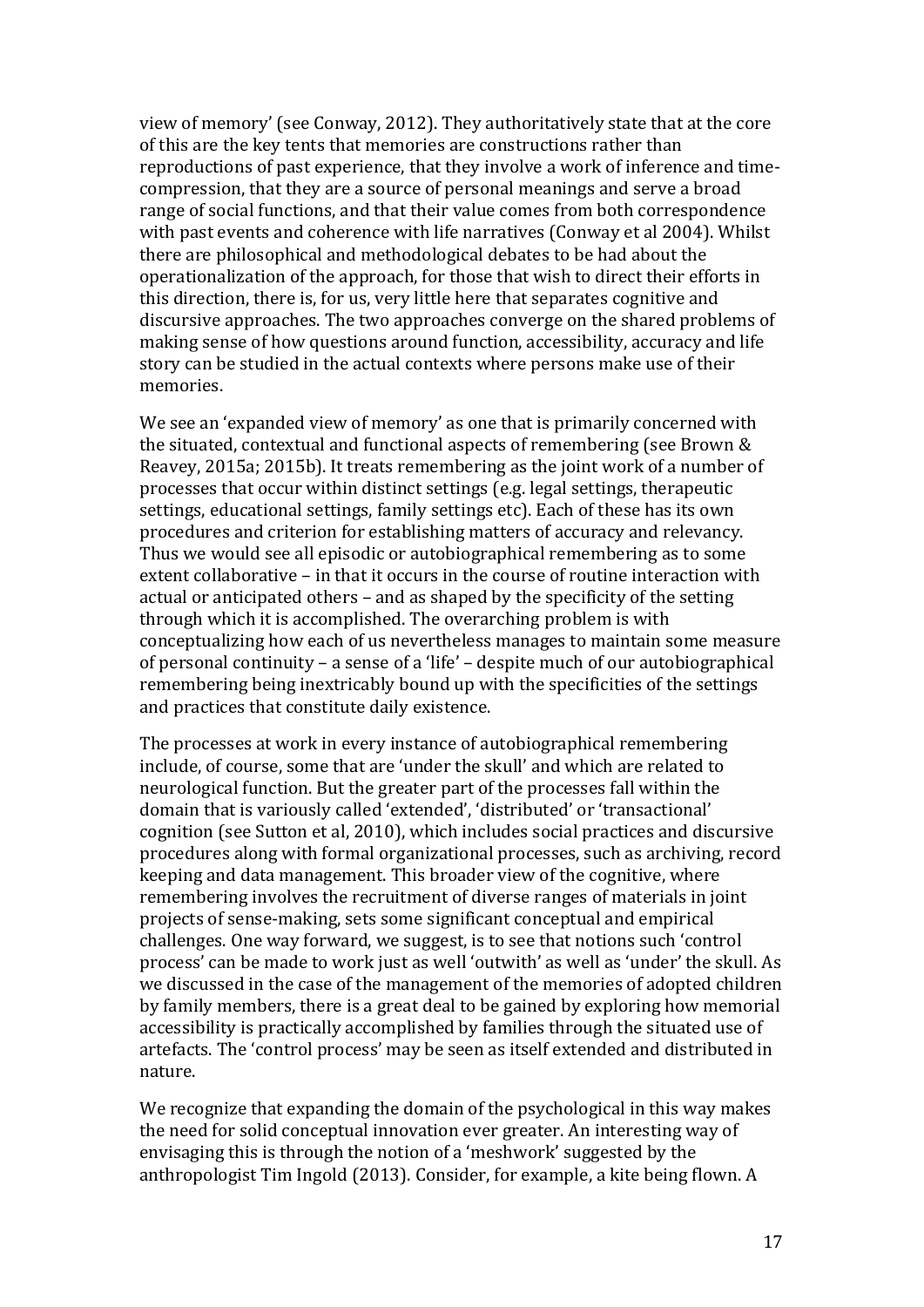reasonable question to ask would be what distinguishes 'good' and 'bad' kiteflying. Clearly this has something to do with the skills and experiences of the person holding the string. But just as importantly it is a function of the material design and structure of the kite that is at the other end. And, equally, it depends upon the meteorological conditions – the varying patterns of wind gust that occur given the particular landscape and broader climatic atmosphere. Kiteflying is an accomplishment of the conjoining of these 'flows' of skill, varying material propensities, and environmental fluctuations into a contingent process. Ingold uses the phrase 'transduction' to understand the exchanges that occur here. The flyer translates their experience into an ongoing kinesthetic awareness and responsiveness to the movements of the kite, which arises from its shifting material adaptation to the wind. Wind, kite, string and hand together produce flight.

Something similar is at work, we would argue, in remembering. If epigeneticists can legitimately take the view that what we previously saw as narrowly biological outcomes are actually made possible through the transduction of environmental conditions into processes of DNA methylisation or histone modification, then, by comparison, psychologists of memory might feel themselves similarly secure in arguing that what we remember involves the transduction of neural, interactional, material and environmental processes into an extended notion of the cognitive. Brains, voices, objects and settings together form a meshwork out of which episodic memories are constructed and put to work to some purpose. What we need to do is to understand the transductions that occur in these contexts, to follow the movements back and forth, in the contingent constitution of the past within the present.

#### References

- Alea, N. and S. Bluck, S. (2003). Why are you telling me that? A conceptual model of the social function of autobiographical memory. *Memory* 11: 165-178.
- Allen, M. (2015). *The Labour of Memory: Memorial Culture and 7/7*. Basingstoke: Palgrave Macmillan.
- Allen, M. and S.D. Brown (2011). Embodiment and living memorial: The affective labour of remembering the 2005 London Bombings. *Memory Studies* 4(3): 312-327.
- Ashmore, M., S.D. Brown and K. MacMillan, K. (2005). Lost in the mall with Mesmer and Wundt: Demarcation and demonstration in the psychologies. *Science, Technology & Human Values* 30(1): 76-110.
- Bartlett, F.C. (1932). *Remembering: A study in experimental social psychology*. Cambridge: Cambridge University Press.
- Bauer, P. J., N. Hättenschwiler and M. Larkina (2016). "Owning" the personal past: Adolescents' and adults' autobiographical narratives and ratings of memories of recent and distant events. *Memory* 24: 165-183.
- Bergson, H. [1908] (1991). *Matter and Memory*. New York: Zone.
- Bergson, H. [1933] (1992). *The Creative Mind: An Introduction to Metaphysics*. New York: Citadel.
- Bernstein, D.M., N.L.M. Pernat and E.F. Loftus (2011). The False Memory Diet: False Memories alter food preferences. In V.R. Preedy et al. (eds.), *Handbook of Behavior, Food and Nutrition*. Berlin: Springer.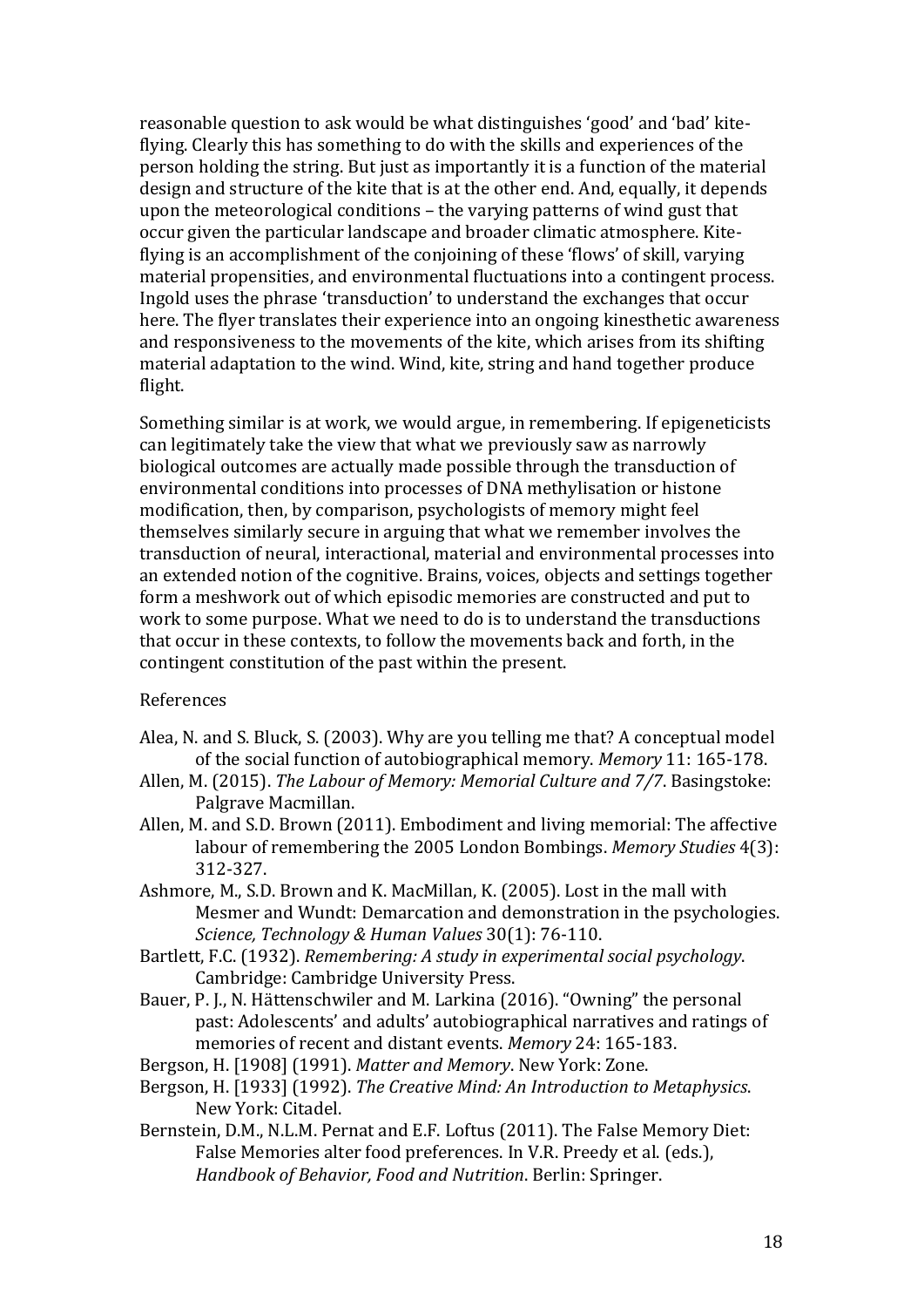Berntsen, D. & D.C. Rubin (eds) (2012). *Understanding Autobiographical Memory: Theories and Approaches*. Cambridge: Cambridge University Press.

Bluck, S., N. Alea, T. Habermas and D.C. Rubin, D.C. (2005). A TALE of three functions: the self-reported uses of autobiographical memory. *Social Cognition* 23:91-117.

Brockmeier, J. (2015). *Beyond the Archive: Memory, Archive and the Autobiographical Process*. Oxford: Oxford University Press.

Brookfield, H., S.D. Brown and P. Reavey (2008). Vicarious and postmemory practices in adopting families: The construction of the past in photography and narrative. *Journal of Community and Applied Social Psychology* 18(5): 474-491.

Brown, S.D. (2008). 'The quotation marks have a certain importance': Prospects for a 'memory studies'. *Memory Studies* 1(3): 261-271.

Brown, S.D., M. Allen and P. Reavey (2016) Remembering 7/7: The collective shaping of survivor's personal memories of the 2005 London Bombings. In A.L. Tota and T. Hagen (eds) *Routledge International Handbook of Memory Studies*. London: Routledge. pp. 428-442.

Brown, S.D. and P. Reavey (2015a) *Vital Memory and Affect: Living With a Difficult Past*. London: Routledge.

Brown, S.D. and P. Reavey (2015b). Turning around on experience: The 'expanded view' of memory within psychology. *Memory Studies* 8(2): 131- 150.

- Brown, S.D. & P. Reavey (2016a) Dilemmas of memory: The mind is not a tape recorder. In C. Tileaga & E. Stokoe (eds) *Discursive Psychology: Classic and Contemporary Issues*. London: Routledge. pp.210-223.
- Brown, S.D. and P. Reavey (2016b). Institutional forgetting/Forgetting institutions: Space and memory in secure forensic psychiatric care. In *Institutions Inc*, eds. E. Weik and P. Walgenbach. London: Palgrave, pp. 7- 29.
- Brown, S.D. & P. Reavey (2017)a Rethinking function, self and culture, in 'Difficult' Autobiographical Memories. In B. Wagoner (ed) *Oxford Handbook of Culture and Memory*. Oxford: Oxford University Press.
- Brown, S.D. & P. Reavey (2017b). False memories and real epistemic problems. *Culture & Psychology*

Brown, S.D., P. Reavey, P and H. Brookfield (2013). Spectral objects: Material links to difficult pasts for adoptive parents. In *Objects and materials: A Routledge companion*, eds. P. Harvey, E. Casella, G. Evans, H. Knox, C. McLean, E. Silva, N. Thoburn and K. Woodward. London: Routledge, pp. 173-182.

Brown, S.D., P. Reavey, A. Kanyeredzi and R. Batty (2014). Transformations of self and sexuality: Psychologically modified experiences in the context of Forensic Mental health. *Health* 18(3): 240-260.

Brown, S.D. & P. Stenner (2009). *Psychology without foundations: History, philosophy and psychosocial theory*. London: Sage.

Bruner, J. (1992). *Acts of Meaning*. Cambridge, Mass: Harvard University Press.

Campbell, S. (2003). *Relational Remembering: Rethinking the Memory Wars*. Lanham: Rowman & Littlefield

Conway, M. A. 2005. Memory and the self. *Journal of Memory and Language* 53(4): 594-628.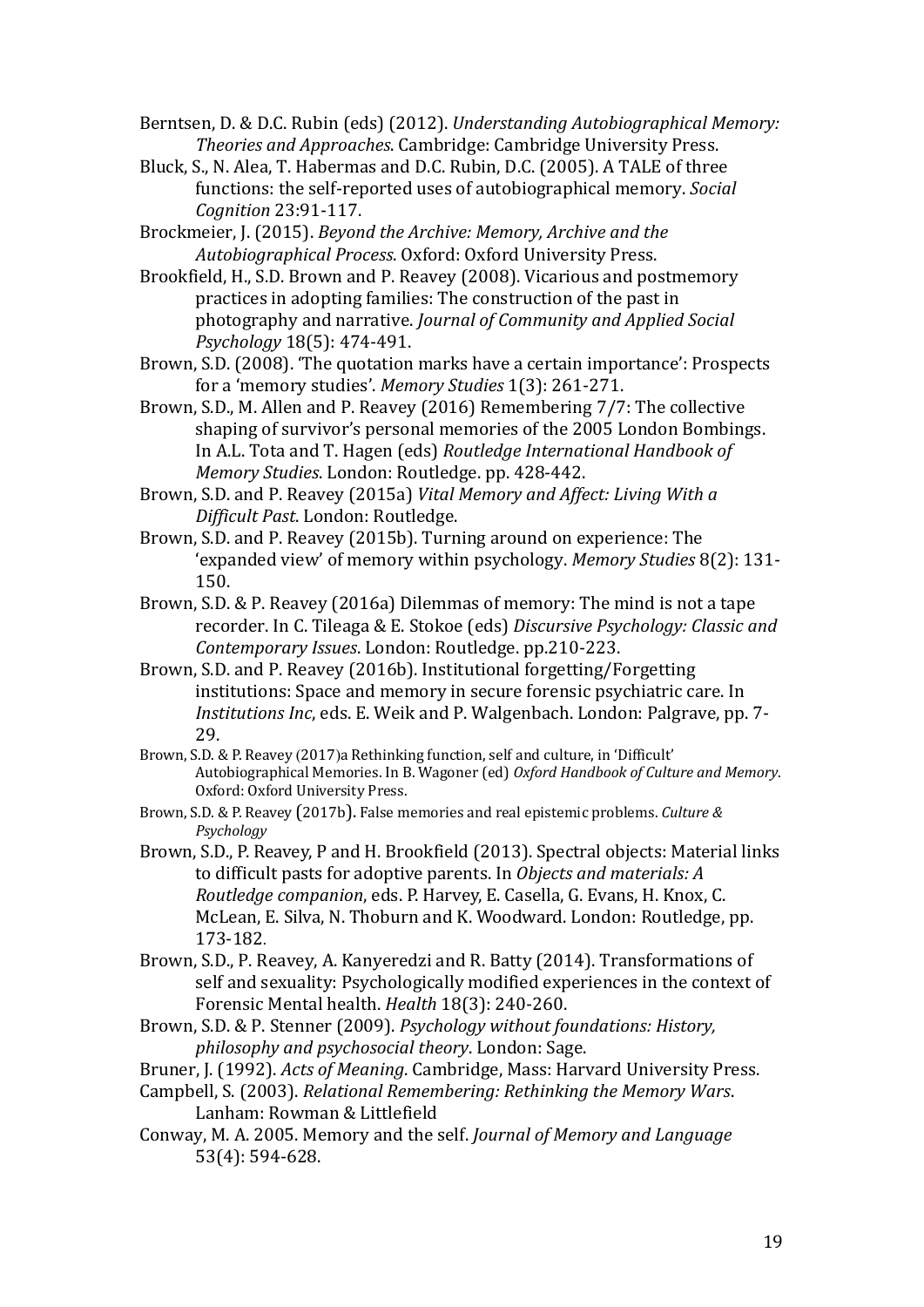- Conway, M.A. (2012). Ten things the law and others should know about human memory. In L. Nadel & W. Sinnott-Armstrong (Eds.), *Memory and Law*, (pp.359-372). New York: Oxford University Press.
- Conway, M.A., C. Loveday and S.N. Cole, S.N. (2016). The remembering–imagining system. *Memory Studies*, 9(3): 256-265.
- Conway, M.A. and C. Loveday (2015). Remembering, imagining, false memories & personal meanings. *Consciousness and Cognition* 33: 574-581.
- Conway, MA and C.W. Pleydell-Pearce (2000). The construction of autobiographical memories in the self-memory system. *Psychological Review* 107: 261-288.
- Conway, M.A., J.A. Singer and A. Tagini (2004). The self and autobiographical memory: coherence and correspondence. *Social Cognition* 22: 491-529.
- Cromby, J., D. Harper and P. Reavey, P (2013). *Psychology, Mental Health and distress.* Basingstoke: Palgrave.
- Crook, L. and M. Dean (1999). Lost in a Shopping Mall—A Breach of Professional Ethics.*. Ethics & Behavior*. 9(1): 39–50.
- Davies, B. & R. Harré (1990). Positioning: The social construction of selves. *[Journal for the Theory of Social Behaviour](http://philpapers.org/asearch.pl?pub=476)* 20 (1):43-63.
- Edwards, D. (2005). Moaning, whinging and laughing: The subjective side of complaints. *Discourse Studies*, 2005, 7 (1), 5-29.
- Edwards, D. (2006) Discourse, cognition and social practices: The rich surface of language and social interaction. *British Journal of Social Psychology*, 51, 425-435.
- Edwards, D. (2008). Intentionality and *mens rea* in police interrogations: The production of actions as crimes. *Intercultural Pragmatics*, 5 (2), 177-199
- Edwards, D. and D. Middleton (1986). Joint remembering: Constructing an account of shared experience through conversational discourse. *Discourse Processes* 9: 423-459.
- Edwards, D and D. Middleton (1988). Conversational remembering and family relationships: How children learn to remember. *Journal of Social and Personal Relationships* 5: 3-25.
- Edwards, D. & Potter, J. (1992a). *Discursive Psychology*. London: Sage.
- Edwards, D. and J. Potter (1992b). The Chancellor's memory: Rhetoric and truth in discursive remembering. *Applied Cognitive Psychology* 6: 187-215.
- Erll, A. (2012)*. Memory in Culture*. London: Macmillan.
- Fagin, M.M., G.C. Travis & W. Hirst (2015) The Effects of Communicative Source and Dynamics on the Maintenance and Accessibility of Longer-term Memories: Applications to Sexual Abuse and Its Public Disclosure. *Applied Cognitive Psychology* 29: 808–819
- Fivush, R. (2011). The development of autobiographical memory. *Annual Review of Psychology* 62: 559-582.
- Fivush, R., T. Habermas, T., T.E.A, Waters and W. Zaman (2011). The making of autobiographical memory: Intersections of culture, narratives and identity. *International Journal of Psychology* 46(5): 321-345.
- Freeman, M. (1993) *Rewriting the Self: History, Memory and Narrative*. London: Routledge.
- Gergen, K.J. (1995) *Realities and Relationships: Soundings in Social Construction*. Cambridge, Mass: Harvard University Press.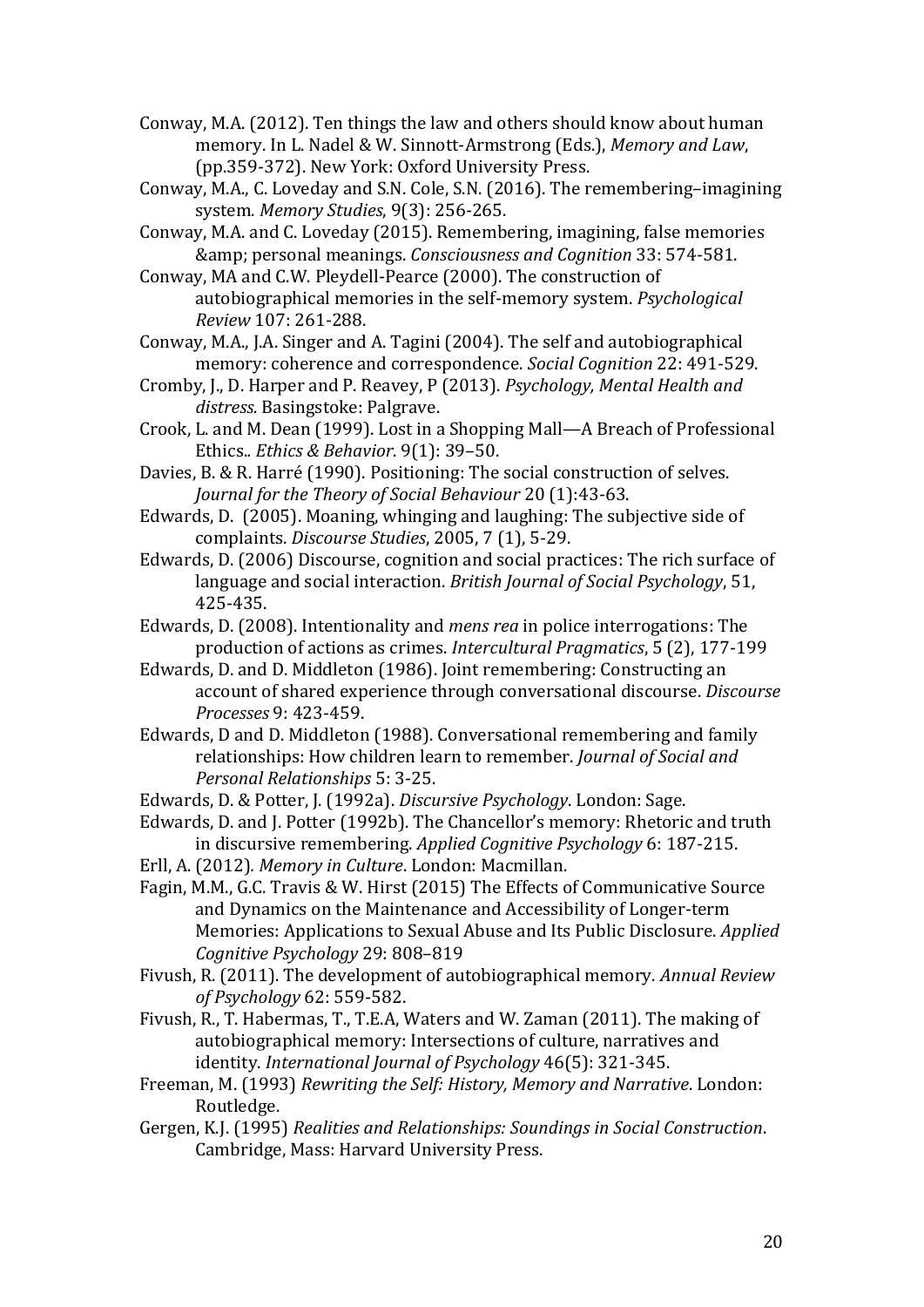Gruenberg, M.M., E E. Morris and R. N. Sykes (Eds) (1978) *Practical Aspects of Memory*. San Diego, CA: Academic Press.

- Habermas, T., & C. Köber (2015). Autobiographical reasoning in life narratives buffers the effect of biographical disruptions on the sense of selfcontinuity. *Memory* 23: 564-574
- Habermas, T. & C. de Silveira (2008). The development of global coherence in life narratives across adolescence: temporal, causal, and thematic aspects. *Developmental Psychology* 44(3):707-21

Halbwachs, M. (1950/1980). *The collective memory*. New York: Harper & Row.

- Halbwachs, M. (1925/1992). *On collective memory*. Chicago : University of Chicago Press.
- Harris, C.B., A.J. Barnier, J. Sutton and P.G. Keil (2014). Couples as socially distributed cognitive systems: Remembering in everyday social and material contexts. *Memory Studies* 7(3): 285-297.

Heidegger, M. (1962) *Being and Time*. Oxford: Blackwell.

Ingold. T. (2013). *Making: Anthropology, Archaeology, Art and Architecture*. London: Routledge.

- Loftus, E.F. (1996). *Eyewitness Testimony*. 2nd ed. Cambridge, Mass: Harvard University Press.
- Loftus, E.F. (1997). Creating false memories. *Scientific American*, 277(3): 70-75
- Loftus, E.F. and K. Ketcham. (1992). *Witness For The Defence: The Accused, The Eyewitness And The Expert Who Puts Memory On Trial*. New York: St Martins.
- Loftus, E.F. and K. Ketcham (1995). *The Myth of Repressed Memory: False Memories and Allegations of Sexual Abuse*. New York: St Martins.
- Loftus, E.F. and J.E. Pickrell (1995). The formation of false memories. *Psychiatric Annals* 25: 720–725.
- MacMartin, C. (1999). Disclosure as discourse: Theorizing children's reports of sexual abuse. *Theory & Psychology*, 9: 503-532.
- MacMartin, C. (2002). (Un)reasonable doubt? The invocation of children's consent in sexual abuse trial judgments. *Discourse & Society* 13: 9-40.
- Middleton, D. & Edwards, D. (1990). *Collective Remembering*. Sage Publications.
- Motzkau, J. F. (2009). Exploring the transdisciplinary trajectory of suggestibility. *Subjectivity: International Journal of Critical Psychology* 27: 172-194.
- Motzkau, J. (2010) Speaking up against justice: credibility, suggestibility and children's memory on trial. In: Haaken, Janice and Reavey, Paula eds. *Memory Matters: Contexts for Understanding Sexual Abuse Recollections* (pp. 63-85) London: Routledge.
- Neisser, U. (1978). Memory: What are the important questions? In *Practical Aspects of Memory*, eds. M. M. Gruenberg, E E. Morris and R. N. Sykes. San Diego, CA: Academic Press, pp. 3-24.
- Neisser, U. (1981). John Dean's memory: a case study. *Cognition* 9: 1-22.
- Nelson, K. (2003). Self and social functions: Individual autobiographical memory and collective narrative. *Memory* 11(2): 125-136.
- Nietzsche, F. (1997). On the uses and disadvantages of history for life. In *Untimely Meditations*. Cambridge: Cambridge University Press, pp. 57-127
- Pillemer, D.B. (2000) *Momentous Events, Vivid Memories: How unforgettable moments help us understand the meaning of our lives*. Cambridge, Mass: Harvard University Press.